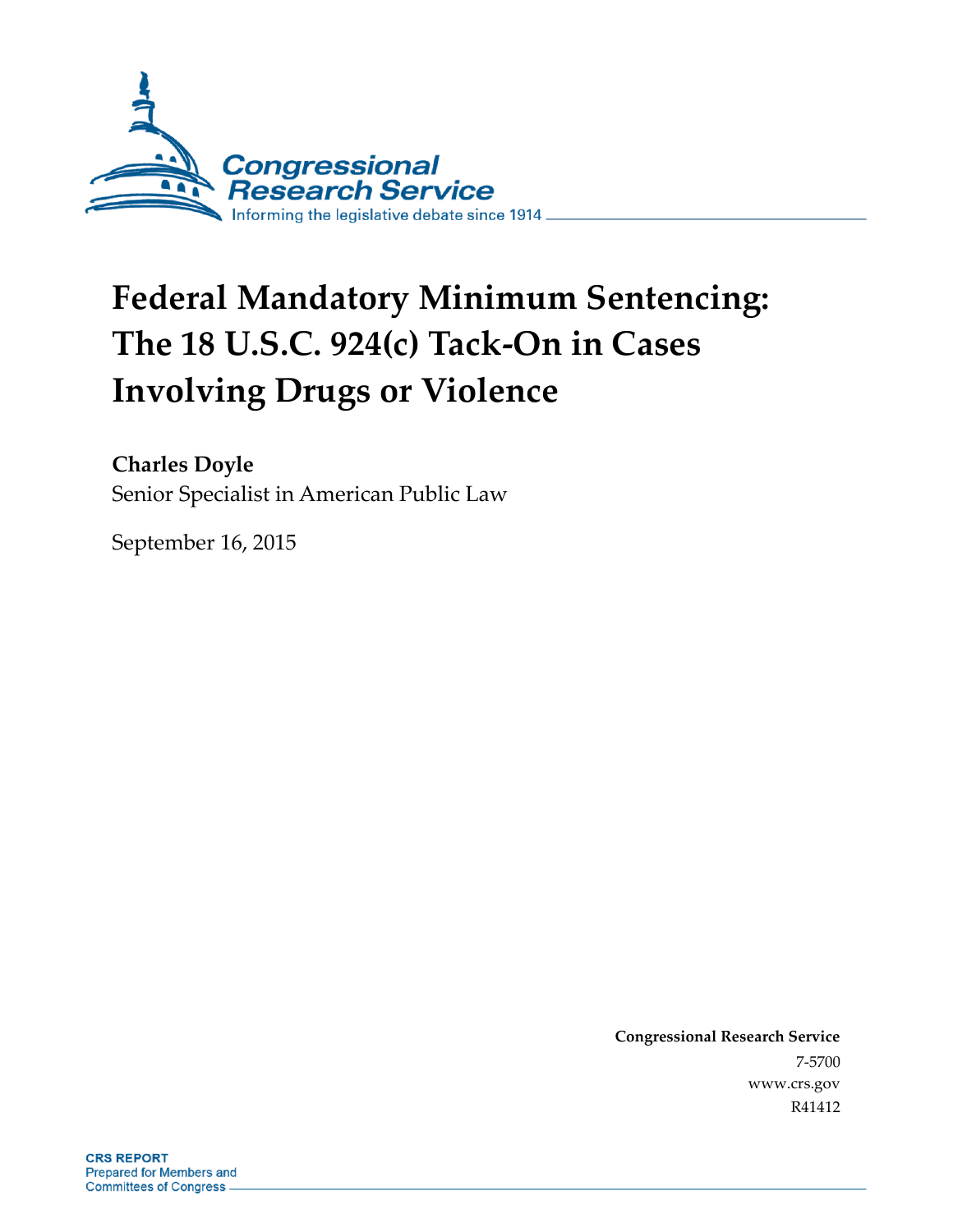# **Summary**

Section 924(c) requires the imposition of one of a series of mandatory minimum terms of imprisonment upon conviction for misconduct involving the firearm and the commission of a federal crime of violence or a federal drug trafficking offense. The terms vary according to the type of firearm used, the manner of the firearm's involvement, and whether the conviction involves a single, first-time offense. Liability extends to co-conspirators and to those who aid or abet in the commission of a violation of the section.

If a machine gun, silencer, short barreled rifle, short barreled shotgun, or body armor is involved, the offense is punished more severely. If the firearm is brandished or discharged, the offense is punished more severely. Repeat offenders are likewise punished more severely. Twenty-five-year mandatory minimum terms for multiple offenses must be served consecutively. The mandatory minimum terms range from imprisonment for five years to imprisonment for life; consecutive mandatory minimum terms may exceed 100 years. In each case the maximum term is life imprisonment.

The United States Sentencing Commission has suggested that Congress consider amending Section 924(c) to (1) address the "stacking" of 25-year charges for multiple offenses; (2) require a prior conviction to trigger repeat offender enhancements; (3) provide sentencing courts with discretion over whether to impose concurrent or consecutive sentences; and (4) clarify the statutory definitions of the terms used in Section 924(c).

Section 924(c) has withstood constitutional challenges based on the Second Amendment's right to bear arms; the Eighth Amendment's cruel and unusual punishments prohibition; the Sixth Amendment's right to jury trial; the Fifth Amendment's double jeopardy and due process proscriptions; and the Constitution's structural limitations on preservation of the separation of powers and on Congress's authority under the Commerce Clause.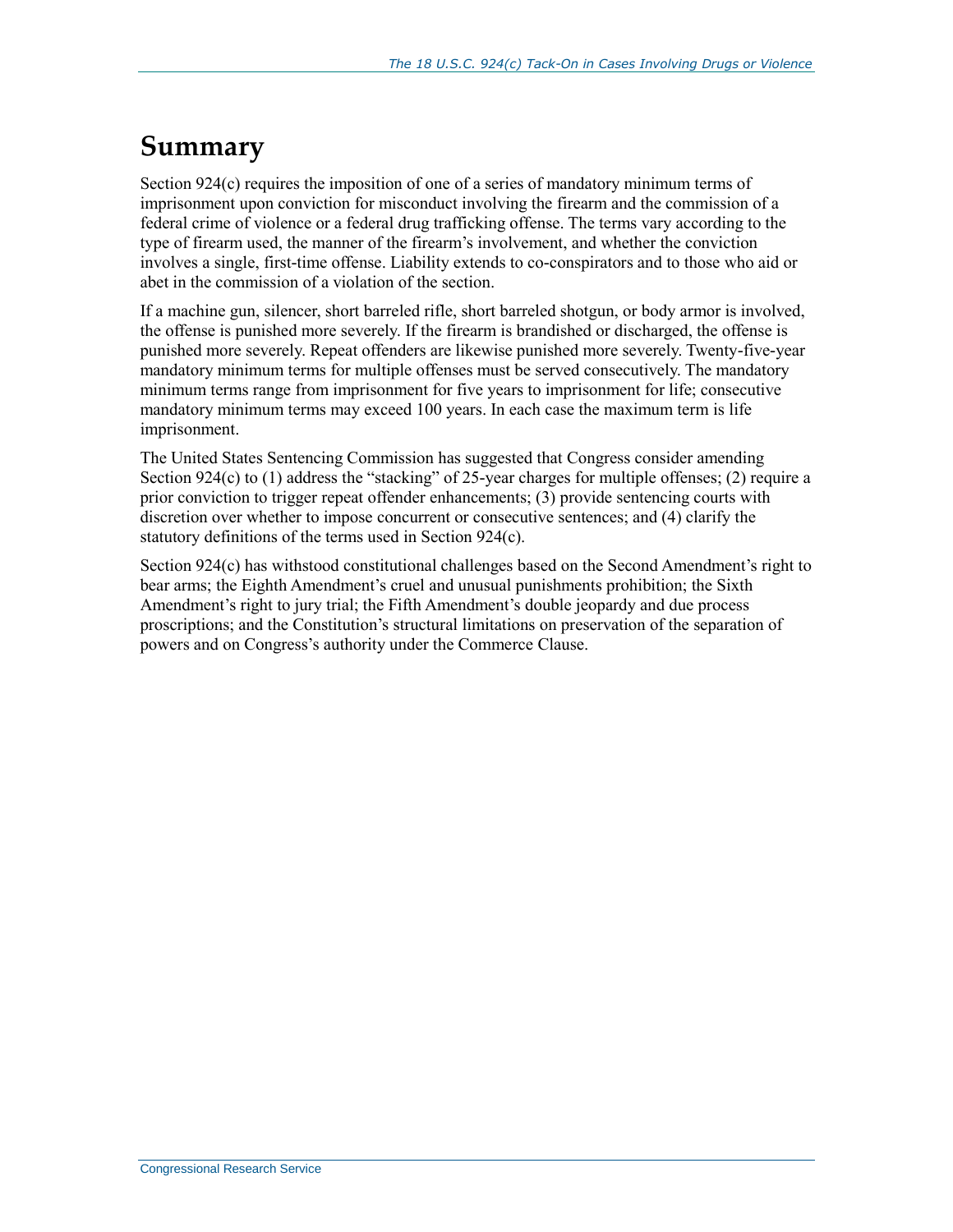# **Contents**

### Contacts

|--|--|--|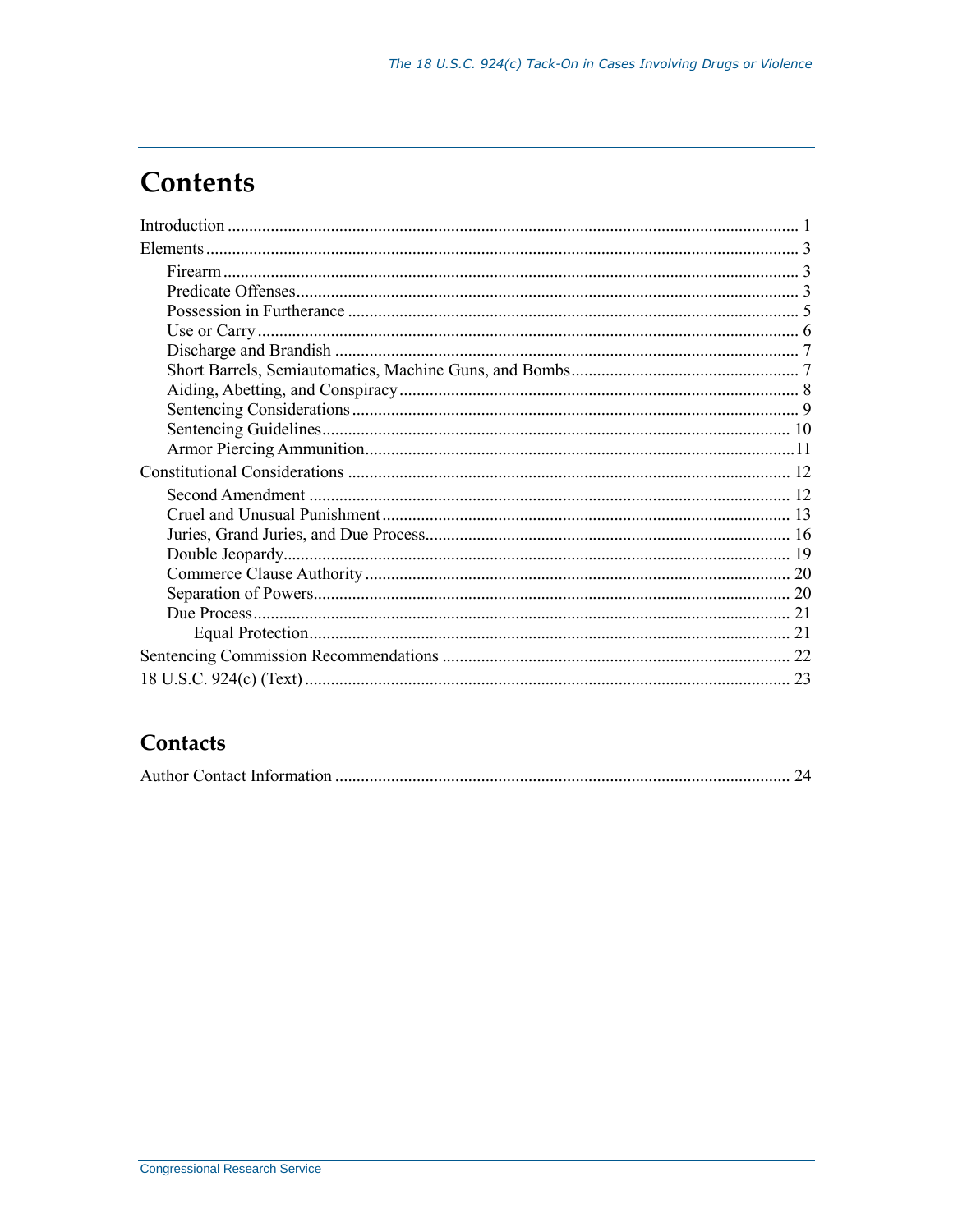# **Introduction**

Mandatory minimums are found in two federal firearms statutes. One, the Armed Career Criminal Act, deals exclusively with recidivists.<sup>1</sup> The other,  $\S 924(c)$ , attaches one of several mandatory minimum terms of imprisonment whenever a firearm is used or possessed during and in relation to a federal crime of violence or drug trafficking.<sup>2</sup> Section 924 $(c)$  has been the subject of repeated Supreme Court litigation<sup>3</sup> and regular congressional amendment since its inception in  $1968$ <sup>4</sup>

Section 924(c), in its current form, imposes one of several different minimum sentences when a firearm is used or possessed in furtherance of another federal crime of violence or of drug trafficking. The mandatory minimums, imposed in addition to the sentence imposed for the underlying crime of violence or drug trafficking, vary depending upon the circumstances:

- imprisonment for not less than five years, unless one of higher mandatory minimums below applies;
- imprisonment for not less than seven years, if a firearm is brandished;
- imprisonment for not less than 10 years, if a firearm is discharged;
- imprisonment for not less than 10 years, if a firearm is a short-barreled rifle or shotgun or is a semi-automatic weapon;
- imprisonment for not less than 15 years, if the offense involves the armor piercing ammunition;
- imprisonment for not less than 25 years, if the offender has a prior conviction for violation of  $\S 924(c)$ ;
- imprisonment for not less than 30 years, if the firearm is a machine gun or destructive device or is equipped with a silencer; and
- imprisonment for life, if the offender has a prior conviction for violation of §924(c) and if the firearm is a machine gun or destructive device or is equipped with a silencer. $5$

The mandatory minimum sentences were added to §924 as a floor amendment to the Gun Control Act of 1968.<sup>6</sup> The amendment, as introduced, called for a 10-year minimum of imprisonment to be imposed when a firearm was used in the commission of various state and federal crimes of

 $1$  18 U.S.C. 924(e).

 $2$  18 U.S.C. 924(c).

<sup>3</sup> See *United States v. O'Brien*, 560 U.S. 218, 221 (2010)("The Court must interpret, once again, §924(c) of Title 18 of the United States Code"). Other decisions include *Alleyne v. United States*, 133 S.Ct. 2151 (2013); *United States v. Abbott*, 131 S.Ct. 18 (2010); *Dean v. United States*, 556 U.S. 568 (2009); *Watson v. United States*, 552 U.S. 74 (2007); *Harris v. United States*, 536 U.S. 545 (2002); *Castillo v. United States*, 530 U.S. 120 (2000); *Mascarello v. United States*, 524 U.S. 125 (1998); *United States v. Gonzales*, 520 U.S. 1 (1997); *Bailey v. United States,* 516 U.S. 137 (1995); *Smith v. United States*, 508 U.S. 223 (1993); *Deal v. United States*, 508 U.S. 129 (1993).

<sup>4</sup> E.g., P.L. 90-618, 82 Stat. 1223 (1968), 18 U.S.C. 924(c)(1970 ed.); P.L. 91-644, §13, 84 Stat. 1889 (1971), 18 U.S.C. 924(c) (1976 ed.); P.L. 98-473, §1005, 98 Stat. 2138 (1984), 18 U.S.C. 924(c) (1982 ed.)(Supp. II); P.L. 99-308, 100 Stat. 457 (1986), 18 U.S.C. 924(c) (1982 ed.)(Supp. IV); P.L. 100-690, §6460, 102 Stat. 4373 (1988), 18 U.S.C. 924(c) (1988 ed.); P.L. 101-647, §1101,104 Stat. 4829 (1990), 18 U.S.C. 924(c) (1988 ed.)(Supp. II); P.L. 105-386, §1, 112 Stat. 3469 (1998), 18 U.S.C. 924(c) (2000 ed.); P.L. 109-92, §6(b), 119 Stat. 2102 (2005), 18 U.S.C. 924(c)(2000 ed.)(Supp. V).

 $5$  18 U.S.C. 924(c)(1), (5).

<sup>6</sup> P.L. 90-618, 82 Stat. 1223 (1968).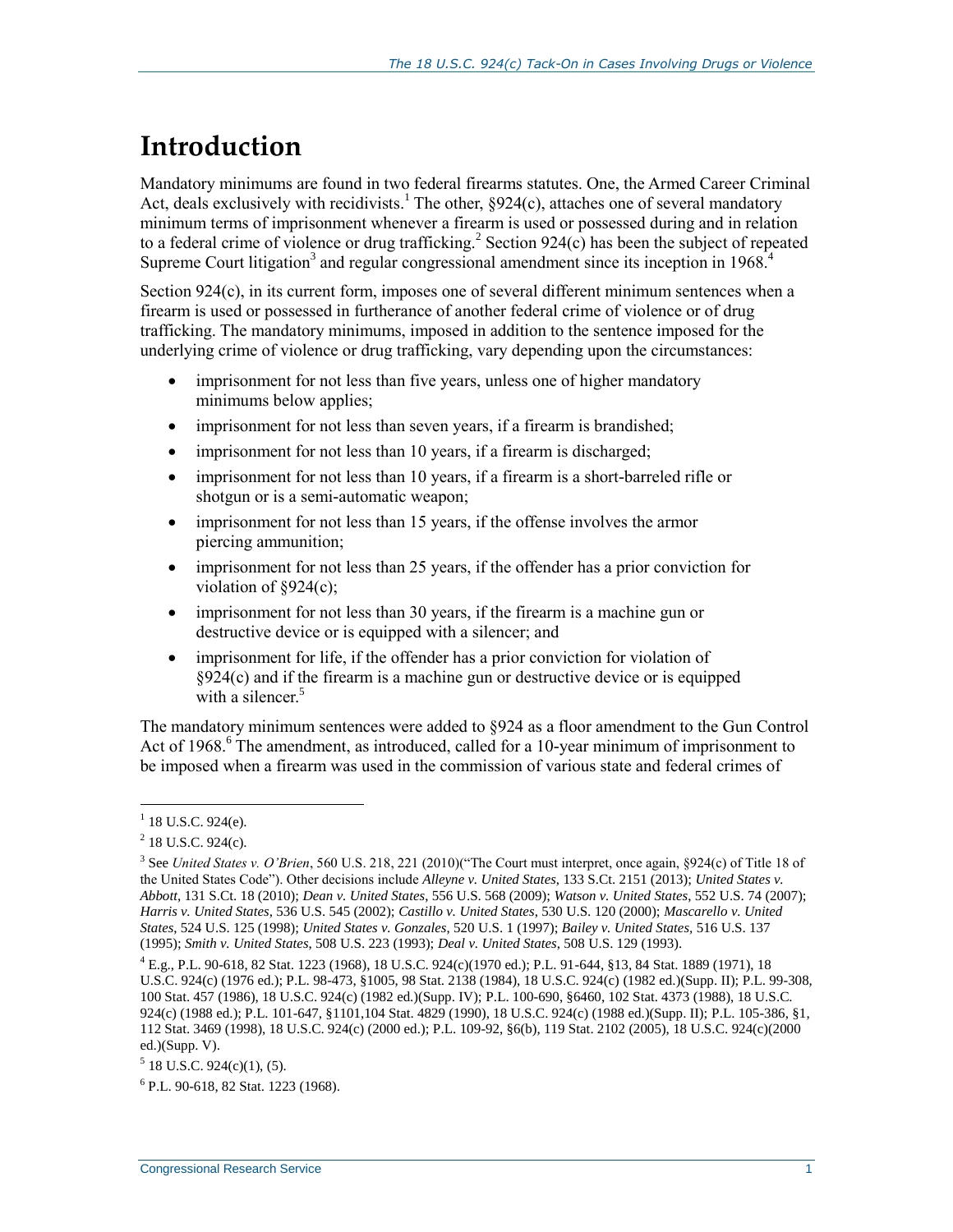violence.<sup>7</sup> A substitute amendment reduced the minimums from 10 years to one year for a first offense, and from 25 years to five years of subsequent offenses.<sup>8</sup> It limited its application to federal felonies, but also barred a sentencing court from imposing the sanction as a concurrent sentence, from suspending the sentence, or from imposing a probationary sentence.<sup>9</sup> The impact was somewhat mitigated by a 1971 amendment which reduced the minimum for second and subsequent offenses from five years to two years.<sup>10</sup> Moreover, until the Sentencing Reform Act of 1984 eliminated parole, a federal offender was eligible for parole after serving the lesser of onethird of his sentence or 10 years. $^{11}$ 

The Sentencing Reform Act also rewrote §924(c) limiting its application to firearms-related federal crimes of violence, but changing its mandatory minimums to a flat five-year term of imprisonment for first offenders and a flat 10-year term for a second or subsequent conviction.<sup>12</sup>

Section 104 of the Firearms Owners Protection Act expanded the predicate offenses to include drug trafficking as well as crimes of violence and added a flat 10-year minimum for cases involving machine guns or silencers (a flat 20-years for a second or subsequent offense)<sup>13</sup>—which two years later Congress increased to flat sentences of 30 years and life imprisonment, respectively.<sup>14</sup> Congress added the shot-barreled firearms and destructive device provisions in 1990<sup>15</sup>

Originally, §924(c) condemned only "use" of a firearm in connection with certain federal offenses.<sup>16</sup> Then the Supreme Court pointed out in *Bailey* that the word "use" demands more than simple possession.<sup>17</sup> Congress amended the section in 1998 to outlaw not only use during and in relation to a predicate offense, but possession "in furtherance" of a predicate drug trafficking or violent offense as well  $^{18}$ 

 7 114 *Cong. Rec*. 22229 (1968)(amendment offered by Rep. Casey). The original amendment would have also established a 25-year minimum for second and subsequent offenses, *Id.*

<sup>8</sup> 114 *Cong. Rec.* 222231 (1968)(substitute amendment offered by Rep. Poff).

<sup>&</sup>lt;sup>9</sup> *Id.* Further modifications were offered during the course of the debate, but the language enacted was in large measure that of the Poff substitute, see 114 *Cong. Rec.* 22229-22248 (1968); H.Rept. 90-1956, at 12, 31-32 (1968)(confining the concurrent, suspended, and probationary sentencing provisions to second and subsequent violations), and 82 Stat. 1223 (1968), 18 U.S.C. 924(c)(1970 ed.).

<sup>&</sup>lt;sup>10</sup> Section 13, P.L. 91-644, 84 Stat. 1889 (1971), 18 U.S.C. 924(c) (1976 ed.).

 $11$  18 U.S.C. 4205 (1976 ed.).

<sup>12</sup> Section 1005, P.L. 98-473, 98 Stat. 2138 (1984), 18 U.S.C. 924(c) (1982 ed.)(Supp. II).

<sup>13</sup> P.L. 99-308, 100 Stat. 457 (1986), 18 U.S.C. 924(c) (1976 ed.)(Supp. IV).

<sup>14</sup> Section 6460, P.L. 100-690, 102 Stat. 4373 (1988), 18 U.S.C. 924(c) (1988 ed.).

<sup>&</sup>lt;sup>15</sup> Section 1101, P.L. 101-647, 104 Stat. 4829 (1990), 18 U.S.C. 924(c) (1988 ed.)(Supp. II).

<sup>&</sup>lt;sup>16</sup> 18 U.S.C. 924(c)(1970 ed.).

<sup>&</sup>lt;sup>17</sup> *Bailey v. United States*, 516 U.S. 137, 143 (1995)(emphasis in the original)(Section 924(c) "requires evidence sufficient to show an *active employment* of the firearm by the defendant, a use that makes the firearm an operative factor in relation to the predicate offense.... '[U]se' must connote more than mere possession of a firearm by a person who commits a drug offense").

<sup>&</sup>lt;sup>18</sup> Section 1, P.L. 105-386, 112 Stat. 3469 (1998), 18 U.S.C. 924(c) (2000 ed.). The armor piercing ammunition provisions were added in 2005, Section 6(b), P.L. 109-92, 119 Stat. 2102 (2005), 18 U.S.C. 924(c). *United States v. Gurka*, 605 F.3d 40, 43 (1<sup>st</sup> Cir. 2010).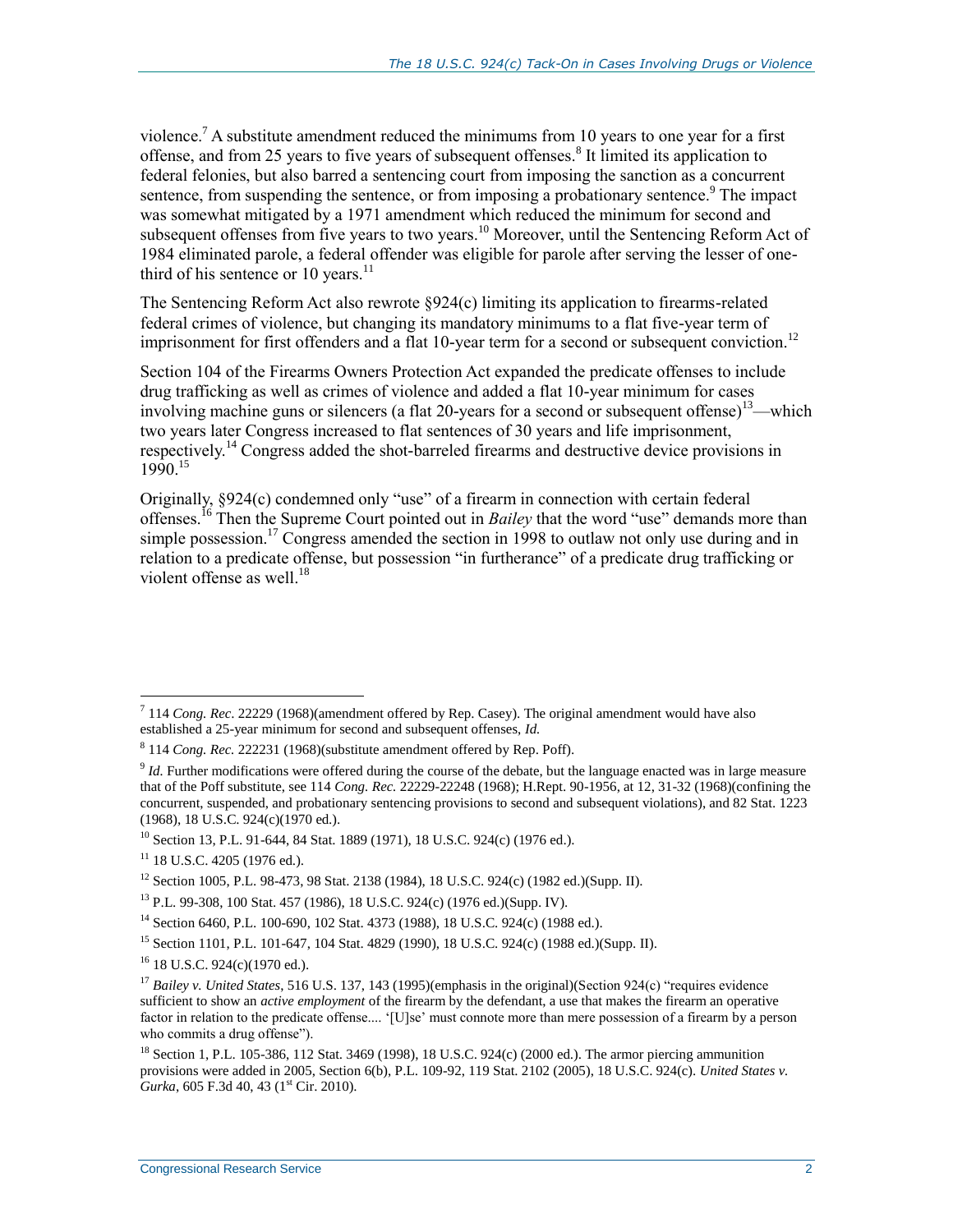# **Elements**

#### **Firearm**

Section 924(c) outlaws possession of a firearm in furtherance of, or use of a firearm during and in relation to, a predicate offense. A "firearm" for purposes of  $\S 924(c)$  includes not only guns ("weapons ... which will or [are] designed to or may readily be converted to expel a projectile by the action of an explosive"), but silencers and explosives as well.<sup>19</sup> It includes firearms that are not loaded or are broken.<sup>20 It</sup> does not include toys or imitations.<sup>21</sup> Nevertheless, the government need not produce the gun itself at trial. It need do no more than "present sufficient testimony, including the testimony of law witnesses, in order to prove beyond a reasonable doubt that a defendant used, possessed or carried a 'firearm' as that term is defined for purposes of §924(c)."<sup>22</sup> Yet conviction must rest on some evidence of the presence of a firearm.<sup>23</sup>

### **Predicate Offenses**

Section 924(c) is triggered when a firearm is used or possessed in furtherance of a predicate offense. The predicate offenses are crimes of violence and certain drug trafficking crimes. The drug trafficking predicates include any felony violation of the Controlled Substances Act, the Controlled Substances Import and Export Act, or the Maritime Drug Law Enforcement Act.<sup>24</sup>

The crime of violence predicates are statutorily defined as any federal felony that either (A) "has as an *element* the use, attempted use, or threatened use of physical force against the person or property of another," or (B) "by its *nature*, involves a substantial risk that physical force against the person or property of another may be used in the course of committing the offense.<sup> $25$ </sup>

The Supreme Court has addressed several other aspects of §924(c), but it has yet to decide what constitutes a crime of violence for purposes of the section. The Court has, however, construed comparable language in the federal criminal code's general definition of the term "crime of violence" in 18 U.S.C.  $16<sub>1</sub><sup>26</sup>$  and the roughly corresponding language in the Armed Career Criminal Act's definition of the term "violent felony" in 18 U.S.C.  $924(e)(2)(B)^{27}$ 

<sup>&</sup>lt;sup>19</sup> 18 U.S.C. 921(a)(3), (4) ("(3) The term 'firearm' means (A) any weapon (including a starter gun) which will or is designed to or may readily be converted to expel a projectile by the action of an explosive; ... (C) any firearm muffler or firearm silencer; or (D) any destructive device.... (4) The term 'destructive device' means - (A) any explosive, incendiary, or poison gas - (i) bomb, (ii) grenade, (iii) rocket having a propellant charge of more than four ounces, (iv) missile having an explosive or incendiary charge of more than one-quarter ounce, (v) mine, or (vi) device similar to any of the devices described in the preceding clauses ..."); *United States v. York*, 600 F.3d 347, 354 (5th Cir. 2010) (Molotov cocktail constitutes a "firearm" for purposes of §924(c)); *United States v. Tomkins*, 782 F.3d 338, 345 (7<sup>th</sup> Cir. 2015)(pipe bombs constitute firearms for purposes of §924(c).

<sup>&</sup>lt;sup>20</sup> *United States v. Cooper*, 714 F.3d 873, 881 (5<sup>th</sup> Cir. 2013).

<sup>&</sup>lt;sup>21</sup> *United States v. Garrido*, 596 F.3d 613, 617 (9<sup>th</sup> Cir. 2010)("Possession of a toy or replica gun cannot sustain a conviction under §924(c)"); *United States v. Roberson*, 459 F.3d 39, 47 ( $1<sup>st</sup>$  Cir. 2006).

<sup>&</sup>lt;sup>22</sup> *United States v. King*, 751 F.3d 1268,1274 (11<sup>th</sup> Cir. 2014); see also, *United States v. Sherer*, 770 F.3d 407, 412 (6<sup>th</sup> Cir. 2014); *United States v. Kamahele*, 748 F.3d 984, 1010 (10<sup>th</sup> Cir. 2014).

<sup>&</sup>lt;sup>23</sup> *United States v. Feliciano*, 761 F.3d 1202, 1212 (11<sup>th</sup> Cir. 2014).

<sup>&</sup>lt;sup>24</sup> 18 U.S.C. 924(c)(2), referring to 21 U.S.C. 801-904, 21 U.S.C. 951-971, and 46 U.S.C. 70501-70507, respectively.

 $25$  18 U.S.C. 924(c)(3)(A), (B).

<sup>&</sup>lt;sup>26</sup> 18 U.S.C. 16 ("The term 'crime of violence' means- (a) an offense that has as an element the use, attempted use, or threatened use of physical force against the person or property of another, or (b) any other offense that is a felony and (continued...)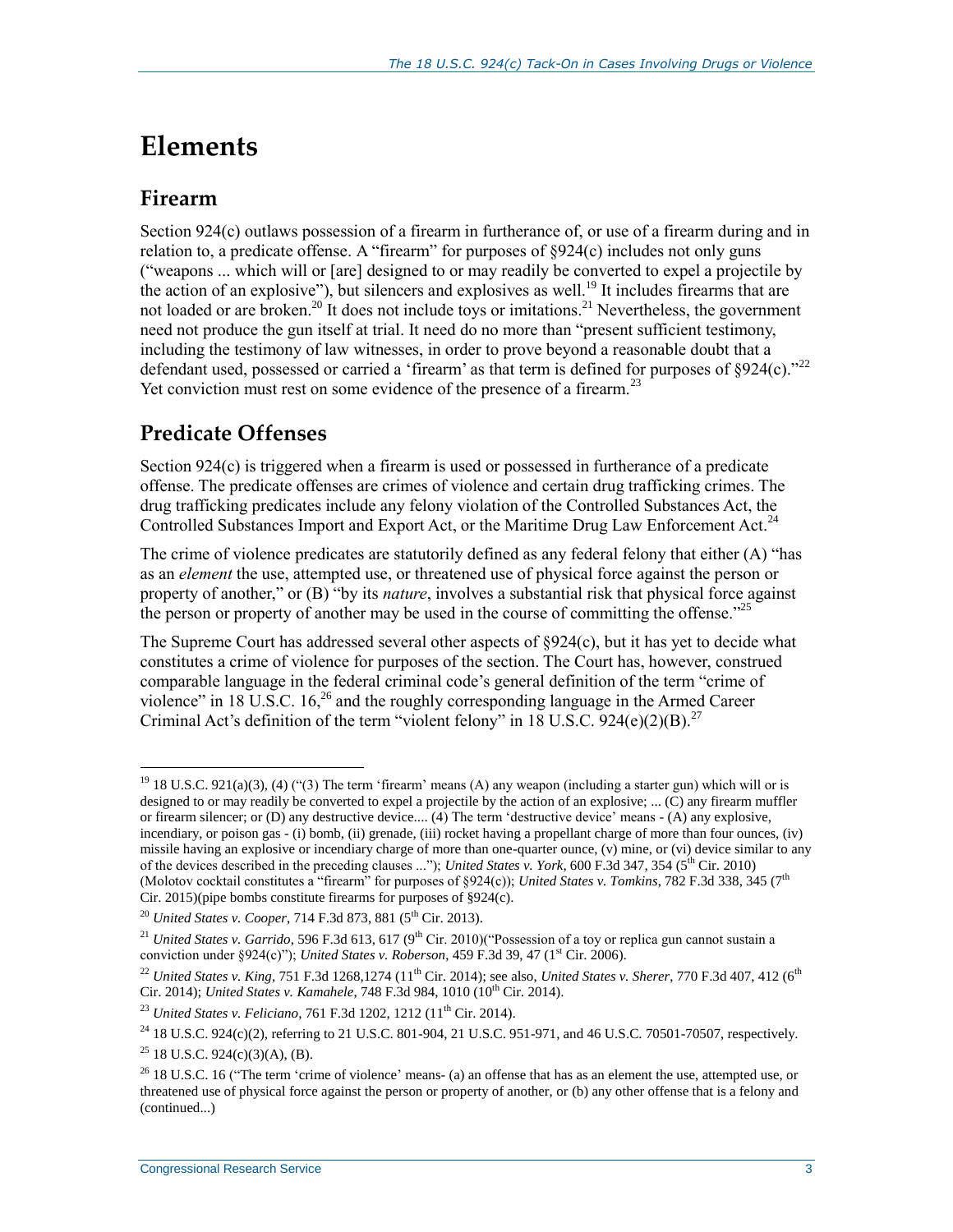Application of the element clause of the definition is fairly straightforward. A crime, one of whose elements is use or threatened use of force, qualifies as a crime of violence.<sup>28</sup> Conversely, "when a statute defines an offense using a single, indivisible set of elements that allows for both violent and nonviolent means of commission, the offense is not a categorical crime of violence."<sup>29</sup>

Application of the inherent nature clause, sometimes referred to as the residual clause, is somewhat more difficult. For example, the federal courts of appeals have been unable to reach a consensus on the question of whether unlawful possession of a firearm may serve as a predicate offense for purposes §924(c) or §16(b).<sup>30</sup> In fact, the Supreme Court recently declared unconstitutionally vague similar language in the residual clause of the Armed Career Criminal Act (ACCA)—"any crime ... that ... is burglary, arson ... otherwise involves conduct that presents a serious potential risk of physical injury to another.<sup>331</sup>

A later court has observed that

*Johnson* was the Court's fifth attempt in the past decade at defining the contours of the ACCA's residual clause, an experiment it now deems a "failed enterprise." Reviewing its efforts, the Court concluded these "repeated attempts and repeated failures to craft a principled and objective standard out of the residual clause confirm its hopeless indeterminacy." Simply put, no consistently applicable principle exists with which to differentiate crimes which pose a serious risk of injury—similar to that posed by the enumerated crimes in §924—from those that do not. As a result, the provision violates the Fifth Amendment's due process protections because it fails to "give ordinary people fair notice of the conduct it punishes" and invites "arbitrary enforcement" of the law.<sup>3</sup>

 $\overline{a}$ 

<sup>28</sup> *Johnson v. United States*, 779 F.3d 125, 128-29 (2d Cir. 2015)(bank robbery constitutes a crime of violence for purposes of §924(c)); *United States v. Kirklin*, 727 F.3d 711, 715 n.l (7<sup>th</sup> Cir. 2013)(attempted bank robbery constitutes a crime of violence for purposes of §924(c)).

<sup>29</sup> *United States v. Fuertes*,  $\_\_$  F.3d  $\_\_$ ,  $\_\_$  \*8 (4<sup>th</sup> Cir. Aug. 18, 2015)(18 U.S.C. 1591, which outlaws commercial sex trafficking using force (violent) or fraud (nonviolent) does not qualify as a crime of violence for purposes of §924(c), because "after *Descamps* [*v. United States*, 133 S.Ct. 2276, 2283 (2013)(construing the Armed Career Criminal Act)], when a statute defines an offense using a single, indivisible set of elements that allows for both violent and nonviolent means of commission, the offense is not a categorical crime of violence").

<sup>30</sup> *United States v. Serafin*, 562 F.3d 1105, 1107-1116 (10<sup>th</sup> Cir. 2009)("The danger from an unregistered shortbarreled rifle is inherent to its use, not merely in its possession. Although Serafin clearly disregarded the law by possessing an illegal short-barreled rifle, we must confine the scope of  $\S 924(c)(3)(B)$  to active, violent crimes which pose a substantial risk that force may be used during the course of the offense"), citing among others *United States v. Hull*, 456 F.3d 133, 140 (3d Cir. 2006) (possession of an unregistered pipe bomb [included within the definition of firearm in 18 U.S.C. 921(a)(3), (4)] was not a crime of violence under 18 U.S.C. 16); *Henry v. Bureau of Immigration & Customs Enforcement*, 493 F.3d 303, 309 (3d Cir. 2007)(possession of an unregistered pipe bomb with the intent to use was a crime of violence under §16); *United States v. Jennings*, 195 F.3d 795, 798 (5<sup>th</sup> Cir. 1999)(possession of a pipe bomb [without reference to intent] was a crime of violence under §16).

<sup>31</sup> *Johnson v. United States*, 135 S.Ct. 2551, 2563 (2015)(speaking of 18 U.S.C. 924(e)(2)(B)(ii)). Recall that §924(c)'s residual clause applies to "a felony ... that by its nature, involves a substantial risk that physical force against the person or property of another may be used in the course of committing the offense").

<sup>32</sup> United States v. Snyder, 793 F.3d 1241, 1245 (10<sup>th</sup> Cir. 2015), quoting, *Johnson v. United States*, 135 S.Ct. at 2558.

<sup>(...</sup>continued)

that, by its nature, involves a substantial risk that physical force against the person or property of another may be used in the course of committing the offense").

<sup>&</sup>lt;sup>27</sup> 18 U.S.C. 924(e)(2)(B)("[T]he term 'violent felony' means any crime punishable by imprisonment for a term exceeding one year or any act of juvenile delinquency involving the use or carrying of a firearm, knife, or destructive device that would be punishable by imprisonment for such term if committed by an adult, that- (i) has as an element the use, attempted use, or threatened use of physical force against the person of another; or (ii) is burglary, arson, or extortion, involves use of explosives, or otherwise involves conduct that presents a serious potential risk of physical injury to another").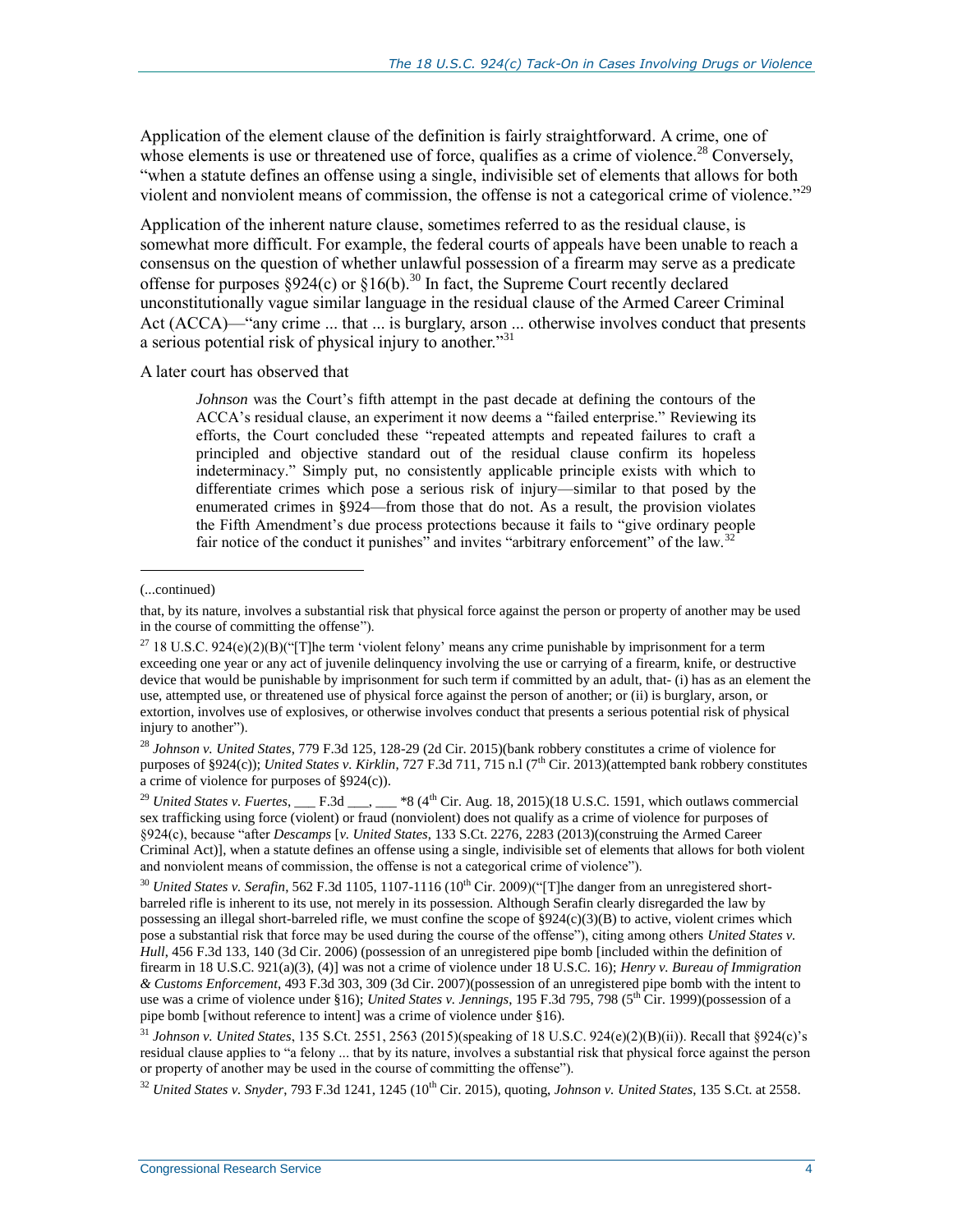It might appear at first glance that the same could be said of §924(c). The *Johnson* Court, however, made it clear that its decision did not apply to the ACCA's elements clause.<sup>33</sup> More to the point, the Court went out of its way to distinguish the ACCA's residual clause from other instances where "grave risk" or "substantial risk" standards, such as in  $\S 924(c)$ , are used.<sup>34</sup> The defect in the ACCA's residual clause, in the eyes of the Court, was its required nexus to the enumerated crimes (burglary, arson, etc.), $35$  an infirmity from which  $\S924(c)$  does not suffer.

#### **Possession in Furtherance**

Section 924(c) has two alternative firearm-nexus elements: possession in furtherance and carrying or use.<sup>36</sup> The possession in furtherance element of the offense requires that the defendant " $(1)$ " committed a drug trafficking crime [or other predicate offense]; (2) knowingly possessed a firearm; and (3) possessed the firearm in furtherance of the drug trafficking crime [or other predicate offense]."<sup>37</sup> The "possession" component may take the form of either actual or constructive possession. "Constructive possession exists when a person does not have possession but instead knowingly has the power and the intention at a given time to exercise dominion and control over an object, either directly or through others."<sup>38</sup>

The "in furtherance" component compels the government to show some nexus between possession of a firearm and a predicate offense, that is, to show that the firearm furthered, advanced, moved forward, promoted, or in some way facilitated the predicate offense.<sup>39</sup> This requires more than proof of the presence of a firearm in the same location as the predicate offense.<sup>40</sup> Most circuits have identified specific factors that commonly allow a court to distinguish guilty possession from innocent "possession at the scene," particularly in a drug case, that is, "(1) type of drug activity [or violent crime] that is being conducted, (2) accessibility of the firearm, (3) the type of weapon, (4) whether the possession is illegal, (5) whether the gun is loaded, (6) the proximity to the drugs or drug profits, and (7) the time and circumstances under which the gun is found." $41$ 

 $\overline{a}$ <sup>33</sup> *Id*. at 2563.

<sup>34</sup> *Id*. at 2561.

<sup>35</sup> *Id*.

<sup>36</sup> *United States v. Burnett*, 773 F.3d 122, 134 (3d Cir. 2014)("Section 924(c) has two separate prongs, the violation of either standing alone is sufficient to support a conviction under the statute:  $(1)$  'us[ing] or carry[ing]' a firearm 'during and in relation to' the underlying offense; or (2) 'possess[ing] a firearm 'in furtherance' of the underlying offense.... By making this distinction, Congress may well have intended 'in furtherance' to impose a more stringent standard than 'in relation to'").

<sup>&</sup>lt;sup>37</sup> *United States v. Bobadilla-Pagan, 747 F.3d 26, 35 (1<sup>st</sup> Cir. 2014); <i>United States v. Perez, 661 F.3d 568, 576 (11<sup>th</sup>* Cir. 2011).

<sup>38</sup> *United States v. Taylor*, \_\_\_ F.3d \_\_\_, \_\_\_ \*6 (6th Cir. Aug. 25, 2015); *United States v. Webster*, 775 F.3d 897, 905- 906 (7<sup>th</sup> Cir. 2015); *United States v. Booker*, 774 F.3d 928, 929-31 (8<sup>th</sup> Cir. 2014).

<sup>39</sup> *United States v. Pineda*, 770 F.3d 313, 317 (4th Cir. 2014); *United States v. Johnson*, 745 F.3d 866, 870 (8th Cir. 2014); *United States v. Renteria*, 720 F.3d 1245, 1255 (10th Cir. 2013); *United States v. Eller*, 670 F.3d 762, 765 (7th Cir. 2012); *United States v. Pena*, 586 F.3d 105, 113 (1<sup>st</sup> Cir. 2009); *United States v. London*, 568 F.3d 553, 559 (5<sup>th</sup> Cir. 2009); *United States v. Lopez-Garcia*, 565 F.3d 1306, 1322 (11th Cir. 2009).

<sup>40</sup> *United States v. Renteria*, 720 F.3d at 1255; *United States v. Eller*, 670 F.3d at 765; *United States v. Pena*, 586 F.3d at 113; *United States v. Penney*, 576 F.3d 297, 315 (1st Cir. 2009).

<sup>41</sup> *United States v. Renteria*, 720 F.3d at 1255; *see also*, *United States v. Brown*, 715 F.3d 985, 993-94 (6th Cir. 2013); *United States v. Gill*, 685 F.3d 606, 611 (6th Cir. 2012); *United States v. Johnson*, 677 F.3d 138, 143 (3d Cir. 2012); *United States v. Eller*, 670 F.3d at 766; *United States v. London*, 568 F.3d at 559; *United States v. Lopez-Garcia*, 565 F.3d at 1322; *United States v. Perry*, 560 F.3d 246, 254 (4th Cir. 2009); see also *United States v. Chavez*, 549 F.3d 119, (continued...)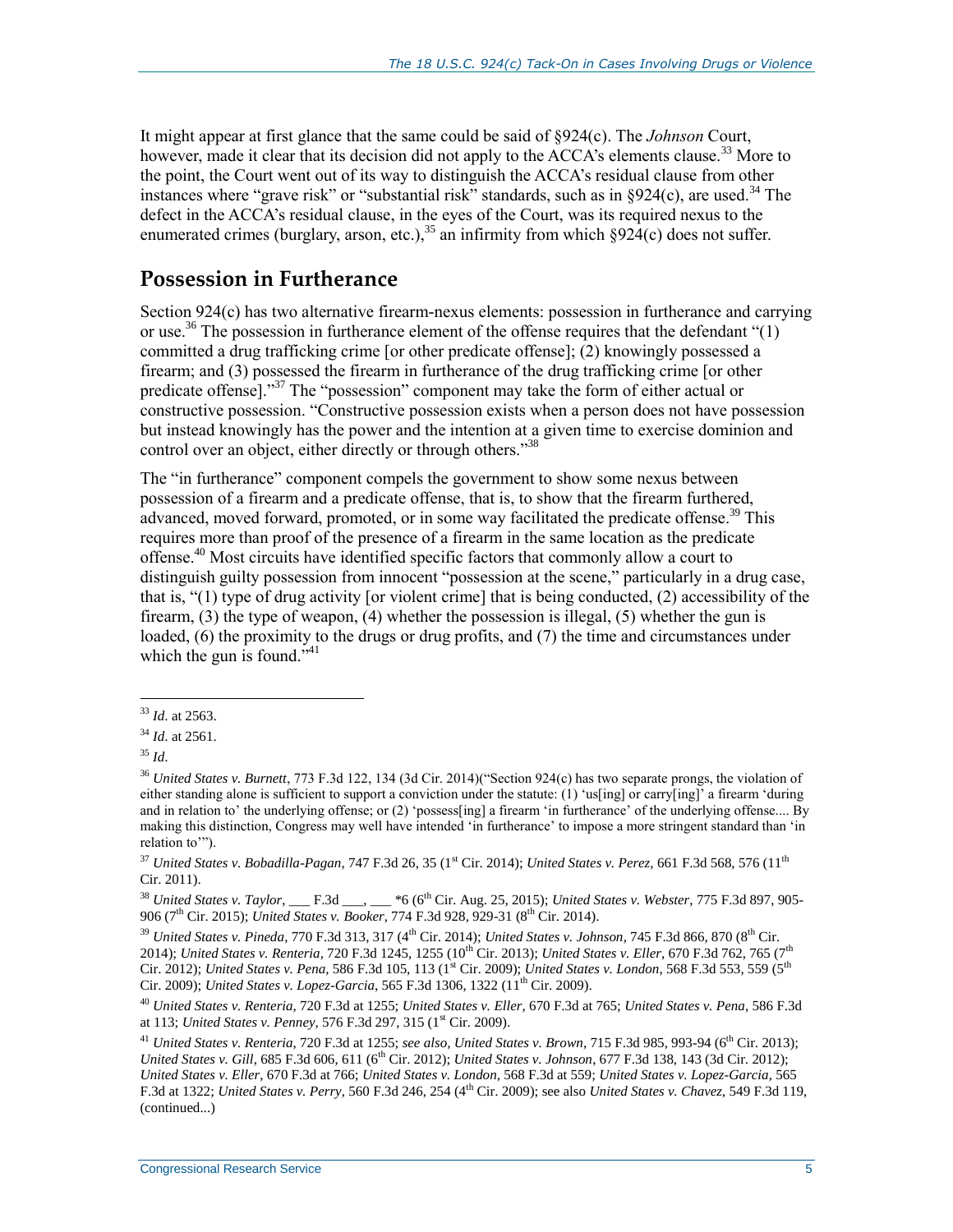Although the Supreme Court has made it clear that acquiring a firearm in an illegal drug transaction does not constitute "use" in violation of  $\S^{924}(c)$ ,  $42$  several of the circuits have found that such acquisition may constitute "possession in furtherance."<sup>43</sup>

#### **Use or Carry**

The "use" outlawed in the use or carriage branch of  $\S 924(c)$  requires that a firearm be actively employed "during and in relation to" a predicate offense, that is, either a crime of violence or a drug trafficking offense.<sup>44</sup> A defendant "uses" a firearm during or in relation to a drug trafficking offense when he uses it to acquire drugs in a drug deal,<sup>45</sup> or when he uses it as collateral in a drug deal,<sup>46</sup> but not when he accepts a firearm in exchange for drugs in a drug deal.<sup>47</sup> The "carry[ing]" that the section outlaws encompasses instances when a firearm is carried on the defendant's person as well as when it is simply readily accessible in vehicle during and in relation to a predicate offense.<sup>48</sup>

A firearm is used or carried "during or in relation" to a predicate offense when it has "some purpose or effect with respect" to the predicate offense; "its presence or involvement cannot be the result of accident or coincidence.<sup>749</sup> The government must show that the availability of the firearm played an integral role in the predicate offense.<sup>50</sup> It need not show that the firearm was used "in furtherance" of the predicate offense.<sup>51</sup>

l

<sup>(...</sup>continued)

<sup>130 (2</sup>d Cir. 2008)(noting after quoting the factors that, "while no conviction would lie for a drug dealer's innocent possession of a firearm, ... a drug dealer may be punished under  $\S924(c)(1)(A)$  where the charged weapon is readily accessible to protect drugs, drug proceeds, or the drug dealer himself"); but see *United States v. Hector*, 474 F.3d 1150, 1157 ( $9<sup>th</sup>$  Cir. 2007)(internal citations omitted)("Although the Fifth Circuit has developed a non-exclusive list of factors ... we have concluded that this approach is not particularly helpful in close cases.... In our most recent case addressing the 'in furtherance question,' we reiterated the importance of the factual inquiry. We declined once again to adopt a checklist approach to deciding this issue and held that it is the totality of the circumstances, coupled with a healthy dose of a jury's common sense when evaluating the facts in evidence, which will determine whether the evidence suffices to support a conviction").

<sup>42</sup> *Watson v. United States,* 552 U.S. 74 (2007).

<sup>&</sup>lt;sup>43</sup> United States v. Gurka, 605 F.3d 40, 44 (1<sup>st</sup> Cir. 2010)("We join the three circuits holding *Watson* does not affect the prong of 18 U.S.C. §924(c)(1)(A) concerned with 'possession in furtherance'), citing in accord, *United States v. Gardner*, 602 F.3d 97, 103 (2d Cir. 2010); *United States v. Mahan*, 586 F.3d 1185, 1189 (9th Cir. 2009); *see also*, *United States v. Miranda*, 666 F.3d 1280, 1282-284 (11th Cir. 2012); *United States v. Dickerson*, 705 F.3d 683, 688-90  $(7^{th}$  Cir. 2013).

<sup>44</sup> *Bailey v. United States*, 516 U.S. 137, 143 (1995); *United States v. Isnadin*, 742 F.3d 1278, 1307 (11th Cir. 2014); *United States v. Haynes*, 582 F.3d 686, 704 (7<sup>th</sup> Cir. 2009); *United States v. Combs*, 369 F.3d 925, 932 (6<sup>th</sup> Cir. 2004).

<sup>45</sup> *Smith v. United States*, 508 U.S. 223, 228 (1993); *Bailey v. United States,* 516 U.S. 137, 148 (1995).

<sup>46</sup> *United States v. Cox*, 324 F.3d 77, 82 (2d Cir. 2003).

<sup>47</sup> *Watson v. United States*, 552 U.S. at 78.

<sup>48</sup> *Muscarello v. United States,* 524 U.S. 125, 126 (1998)("The question before us is whether the phrase 'carries a firearm' is limited to the carrying of firearms on the person. We hold that it is not so limited. Rather, it also applies to a person who knowingly possesses and carries a firearm in a vehicle, including locked in a glove compartment or trunk of a car, which the person accompanies"); *United States v. Franklin*, 561 F.3d 398, 403 (5th Cir. 2009); *United States v. Winder, 557 F.3d 1129, 1138-139 (10<sup>th</sup> Cir. 2009); <i>United States v. Robinson, 390 F.3d 853, 878 (6<sup>th</sup> Cir. 2005); <i>United States v. Williams*, 344 F.3d 365, 370 (3d Cir. 2003).

<sup>49</sup> *United States v. Mashek*, 606 F.3d 922, 930 (8th Cir. 2010), quoting *Smith v. United States*, 508 U.S. 223, 238 (1993); *United States v. Roberson*, 459 F.3d 39, 48 (1<sup>st</sup> Cir. 2006); *United States v. Combs,* 369 F.3d 925, 933 (6<sup>th</sup> Cir. 2004); *United States v. Williams*, 344 F.3d 365, 371 (3d Cir. 2003).

<sup>&</sup>lt;sup>50</sup> *United States v. Burkley*, 513 F.3d 1183, 1189-190 (10<sup>th</sup> Cir., 2008)("A firearm is carried during and in relation to the (continued...)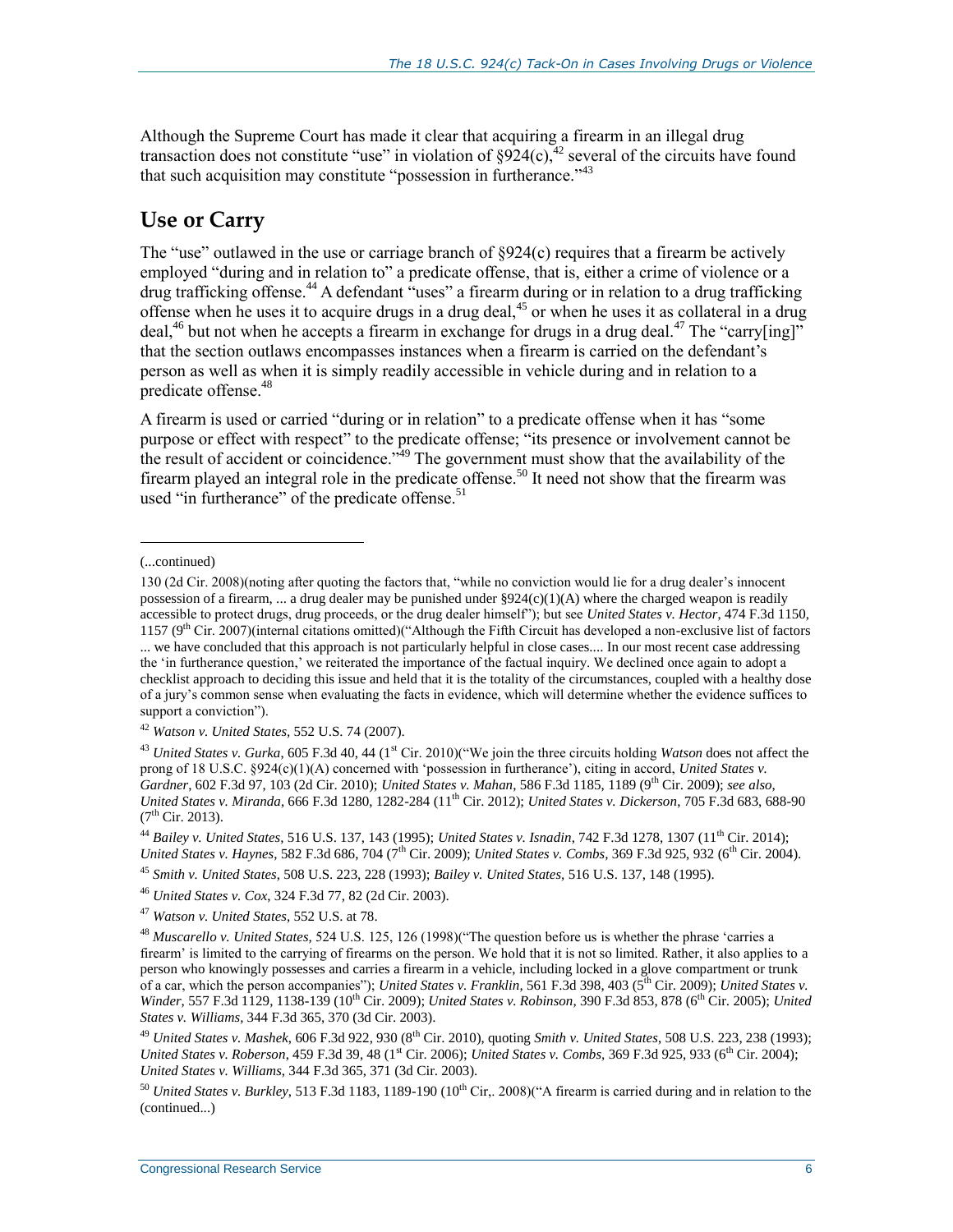#### **Discharge and Brandish**

The basic five-year mandatory minimum penalty for using, carrying, or possessing a firearm in the course of a predicate offense becomes a seven-year mandatory minimum if a firearm was brandished during the course of the offense and becomes a 10-year mandatory minimum if a firearm was discharged during the course of the offense.<sup>52</sup> The discharge provision applies even if the firearm is discharged inadvertently.<sup>53</sup> Whether a firearm is discharged or brandished is a question that after *Alleyne* must be presented to the jury and proven beyond a reasonable doubt.<sup>54</sup> A firearm is brandished for these purposes when (1) it is displayed or its presence made known (2) in order to intimidate another.<sup>55</sup> Intimidation is a necessary feature of brandishing, but it is no less present when the fear is induced by using the gun as a club rather than merely displaying it.<sup>56</sup>

#### **Short Barrels, Semiautomatics, Machine Guns, and Bombs**

For some time, §924(c) consisted of a single long paragraph. When Congress added the "possession in furtherance" language, it parsed the section. Now, the general, brandish, and discharge mandatory penalties provisions appear in one part.<sup>57</sup> The provisions for offenses involving a short-barreled rifle or shotgun, a semiautomatic assault weapon, a silencer, a machinegun, or explosives appear in a second part.<sup>58</sup> The provisions for second and consequent convictions appear in a third part.<sup>59</sup>

l

<sup>54</sup> *Alleyne v. United States*, 133 S.Ct. 2151, 2163 (2013)("Because the finding of brandishing increased the penalty to which the defendant was subjected, it was an element, which had to be found by the jury beyond a reasonable doubt"). *Alleyne* overruled *Harris*, which had held that brandishing was a sentencing factor that might be entrusted to the judge to find by a preponderance of the evidence (*Harris v. United States*, 535 U.S. 545, 556 (2002)); *United States v. Hackett*, 762 F.3d 493, 502 (6<sup>th</sup> Cir. 2014); *United States v. King*, 751 F.3d 1268, 1278-280 (11<sup>th</sup> Cir. 2014). The fact of a second or subsequent conviction, however, remains a sentencing factor, because the Supreme Court's holding in *Almendarez-Torres v. United States*, 523 U.S. 224 (1998), to that effect has not been withdrawn, *United States v. King*, 751 F.3d at 1280, citing, *Alleyne v. United States*, 133 S.Ct. at 2160 n.1.

<sup>55</sup> 18 U.S.C. 924(c)(4)("For purposes of this subsection, the term 'brandish' means, with respect to a firearm, to display all or part of the firearm, or otherwise make the presence of the firearm known to another person, in order to intimidate that person, regardless of whether the firearm is directly visible to that person"); *United States v. Carter*, 560 F.3d 1107, 1114 (9<sup>th</sup> Cir. 2009); *United States v. Payne*, 763 F.3d 1301, 1304-1305 (11<sup>th</sup> Cir. 2014).

<sup>56</sup> *United States v. Bowen*, 527 F.3d at 1075 (10<sup>th</sup> Cir. 2008).

<sup>57</sup> 18 U.S.C. 924(c)(1)(emphasis added)("(A) Except to the extent that a greater minimum sentence is otherwise provided by this subsection or by any other provision of law, any person who, during and in relation to any crime of violence or drug trafficking crime (including a crime of violence or drug trafficking crime that provides for an enhanced punishment if committed by the use of a deadly or dangerous weapon or device) for which the person may be prosecuted in a court of the United States, uses or carries a firearm, or who, in furtherance of any such crime, possesses a firearm, shall, in addition to the punishment provided for such crime of violence or drug trafficking crime *- (i) be sentenced to a term of imprisonment of not less than 5 years; (ii) if the firearm is brandished, be sentenced to a term of imprisonment of not less than 7 years; and (iii) if the firearm is discharged, be sentenced to a term of imprisonment of not less than 10 years ...*").

<sup>58</sup> 18 U.S.C. 924(c)(1)("... (B) If the firearm possessed by a person convicted of a violation of this subsection - (i) is a short-barreled rifle, short-barreled shotgun, or semiautomatic assault weapon, the person shall be sentenced to a term of (continued...)

<sup>(...</sup>continued)

underlying crime when the defendant avails himself of the weapon and ... the weapon plays an integral role in the underlying offense.... Thus, the government must prove that the defendant intended the firearm to be available for use in the offense").

<sup>51</sup> *United States v. Burnett*, 773 F.3d 122, 134 (3d Cir. 2014).

 $52$  18 U.S.C. 924(c)(1)(A)(ii), (iii).

<sup>53</sup> *Dean v. United States*, 556 U.S. 568, 574 (2009); *United States v. Mann*, 786 F.3d 1244, 1251 (10th Cir. 2015).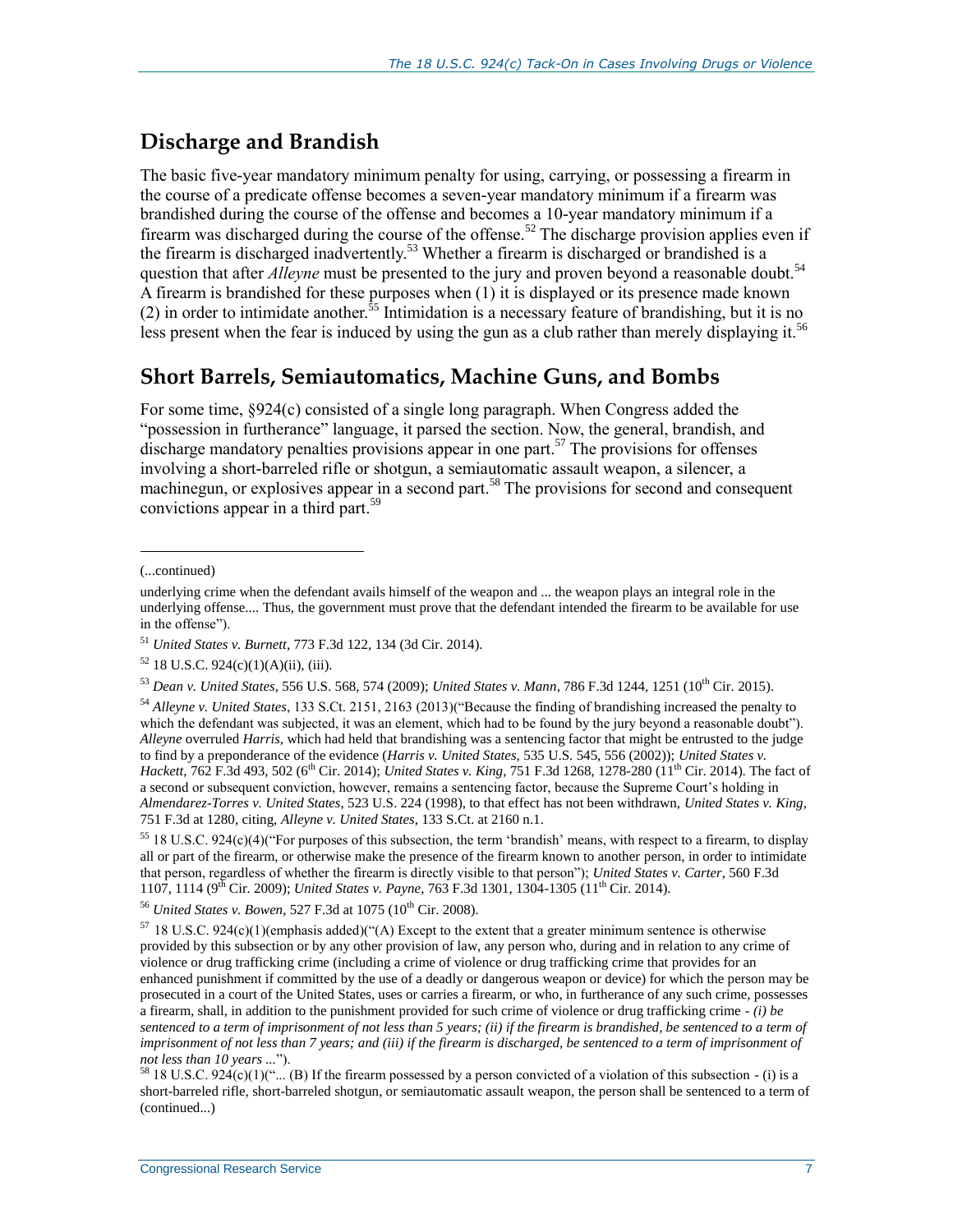The circuits are apparently divided over the question of whether the government must show that the defendant knew that the firearm at issue was of a particular type (i.e., short-barreled rifle or shotgun, machine gun, or bomb). $^{60}$ 

Prior to the division, the Supreme Court had identified as an element of a separate offense (rather than a sentencing factor) the question of whether a machinegun was the firearm used during and in relation to a predicate offense.<sup>61</sup> The use of a short-barreled rifle, semiautomatic assault weapon, silencer, machine gun, or bomb is not a sentencing factor, but an element of a separate offense to be charged and proved to the jury beyond a reasonable doubt.<sup>62</sup> The question of whether a second or subsequent conviction has occurred, however, remains a sentencing factor.<sup>63</sup>

# **Aiding, Abetting, and Conspiracy**

As a general rule, anyone who commands, counsels, aids, or abets the commission of a federal crime by another is punishable as though he had committed the crime himself.<sup>64</sup> "In order to aid and abet another to commit a crime it is necessary that a defendant in some sort associate himself with the venture, that he participate in it as in something that he wishes to bring about, that he seek by his action to make it succeed."<sup>65</sup>

The Supreme Court has said in *Rosemond* that to aid or abet a violation of §924(c), the assistance may be shown to have advanced either the predicate offense or the firearm use,<sup>66</sup> but that the defendant must be shown to have intended his efforts contribute to the success of the §924(c) violation, that is, commission of a predicate offense while armed.<sup>67</sup> Thus, the defendant must be shown to have known before the commission of the predicate offense that his confederate was armed.<sup>68</sup>

l

<sup>(...</sup>continued)

imprisonment of not less than 10 years; or (ii) is a machinegun or a destructive device, or is equipped with a firearm silencer or firearm muffler, the person shall be sentenced to a term of imprisonment of not less than 30 years ...").  $59.98 \text{ U.S.C. } 924(c)(1)$ ("... (C) In the case of a second or subsequent conviction under this subsection, the person shall -

<sup>(</sup>i) be sentenced to a term of imprisonment of not less than 25 years; and (ii) if the firearm involved is a machinegun or a destructive device, or is equipped with a firearm silencer or firearm muffler, be sentenced to imprisonment for life").

<sup>60</sup> *United States v. Burwell*, 690 F.3d 500, 510-11 (D.C.Cir. 2012)(citing cases evidencing a split).

<sup>61</sup> *Castillo v. United States*, 530 U.S. 120, 121 (2000).

<sup>62</sup> *United States v. O'Brien*, 560 U.S. 218, 235 (2010).

<sup>63</sup> *United States v. Rivera-Rivera,* 555 F.3d 277, 291 (1st Cir. 2009); *United States v. Mejia*, 545 F.3d 179, 207-208 (2d Cir. 2008). This is true even after *Alleyne*, because the Court continues to recognize a recidivist exception to the *Apprendi* rule, *see, e.g*., *Alleyne v. United States*, 133 S.Ct. 2151, 2160 n.1 ("In *Almendarez-Torres v. United States*, 523 U.S. 224 (1998), we recognized a narrow exception to this general rule for the fact of a prior conviction. Because the parties do not contest that decision's vitality, we do not revisit it for purposes of our decision today").

<sup>64</sup> 18 U.S.C. 2.

<sup>65</sup> *Nye & Nissen v. United States*, 336 U.S. 613, 619 (1949); see also, *United States v. Centeno*, 793 F.3d 378, 387 (3d Cir. 2015); *United States v. Sosa*, 777 F.3d 1279, 1292  $(11^{th}$  Cir. 2015)("Thus, to convict under a theory of aiding and abetting, the government must prove that (1) someone committed the substantive offense; (2) the defendant contributed to and furthered the offense; and (3) the defendant intended to aid in its commission").

<sup>66</sup> *Rosemond v. United States*, 134 S.Ct. 1240, 1247 (2014)("Rosemond therefore could assist in §924(c)'s violation by facilitating either the drug transaction or the firearms use (or of course both").

 $67$  *Id.* at 1248("[A] person aids and abets a crime when (in addition to taking the requisite act) he intends to facilitate that offense's commission.... [T]he intend must go to the specific and entire crime charged—so here, to the full scope (predicate crime plus gun use) of  $\S 924(c)$ ").

<sup>68</sup> *Id*. at 1249; *United States v. Richardson*, 793 F.3d 612, 630-31 (6th Cir. 2015); *United States v. Garcia-Ortiz*, 792 F.3d 184, 189 ( $1<sup>st</sup>$  Cir. 2015).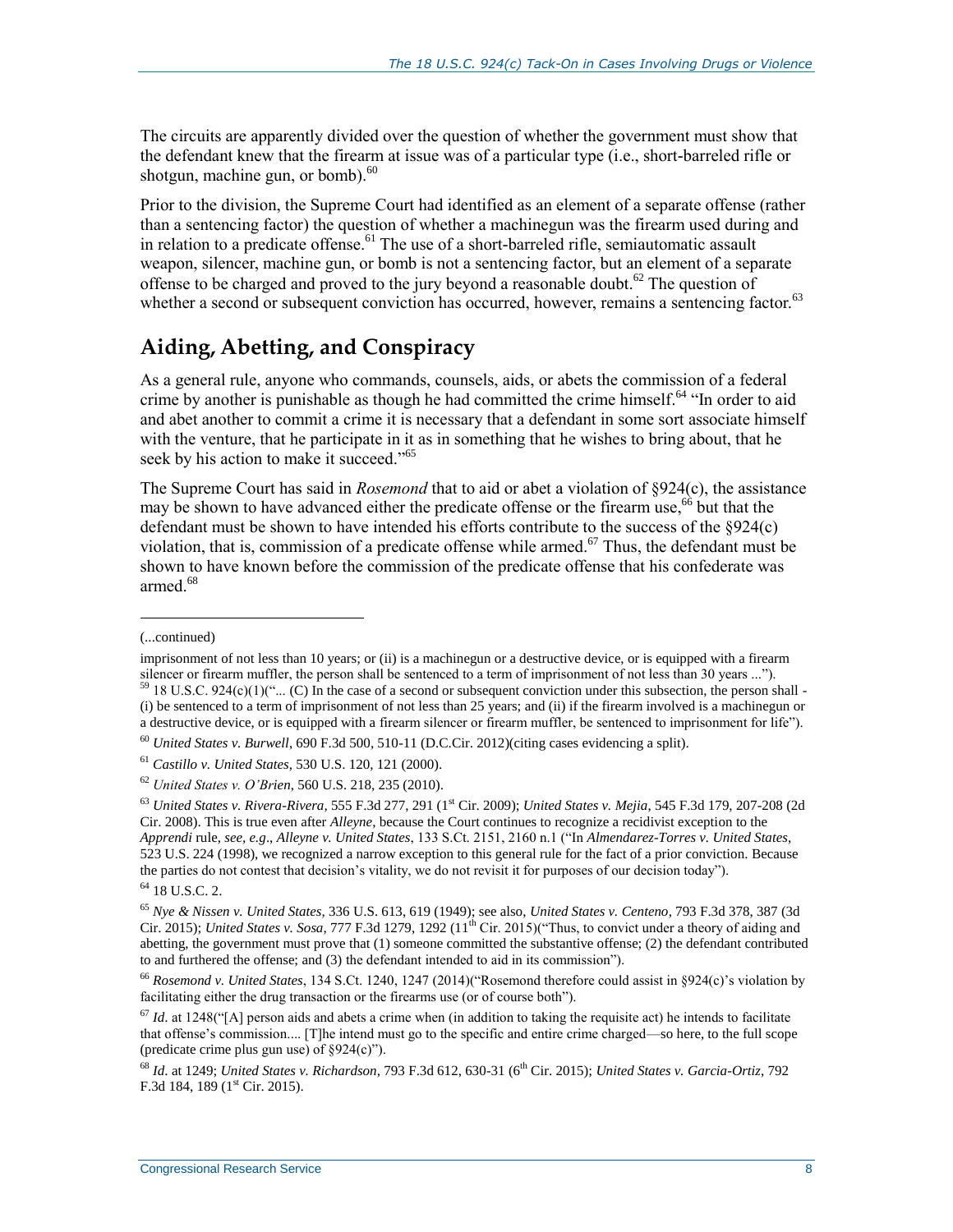In similar manner, conspirators are liable for any foreseeable crimes committed by any of their co-conspirators in furtherance of the conspiracy.<sup>69</sup> The rule applies when a defendant's coconspirator has committed a violation of  $\hat{\delta}$ 924(c).<sup>70</sup>

### **Sentencing Considerations**

The penalties under §924(c) were once flat sentences. For example, the penalty for use of a firearm during the course of a predicate offense was a five-year term of imprisonment.<sup>71</sup> Now, they are simply mandatory minimums, each carrying an unspecified maximum term of life imprisonment.<sup>72</sup>

A court may not avoid the mandatory minimums called for in  $\S 924(c)(1)$  by imposing a probationary sentence,<sup>73</sup> or by ordering that a  $\S 924(c)(1)$  minimum mandatory sentence be served concurrently with some other sentence.<sup>74</sup> Nor may a court mute the impact of a mandatory minimum sentence by artificially reducing the sentence for the predicate offense.<sup>75</sup>

If a criminal episode involves more than one predicate offense, more than one violation of  $§924(c)$  may be punished.<sup>76</sup> Moreover, the second or subsequent convictions which trigger enhanced mandatory minimum penalties need not be the product of separate trials, but may be part of the same verdict. Thus, a defendant charged and convicted in a single trial on several counts may be subject to multiple, consecutive, mandatory minimum terms of imprisonment.<sup>77</sup>

A number of defendants have sought refuge in the clause of §924(c) which introduces the section's mandatory minimum penalties with an exception: "[e]xcept to the extent that a greater

 $\overline{a}$ 

<sup>73</sup> 18 U.S.C. 924(c)(1)(D)(i).

 $74$  18 U.S.C. 924(c)(1)(D)(ii).

<sup>75</sup> *United States v. Chavez*, 549 F.3d 119, 135 (2d Cir. 2008); *United States v. Hatcher*, 501 F.3d 931, 933 (8th Cir. 2007); *United States v. Franklin*, 499 F.3d 578, 584-85 (6th Cir. 2007); *United States v. Roberson*, 474 F.3d 432, 436  $(7^{th}$  Cir. 2007).

<sup>76</sup> United States v. Sandstrom, 594 F.3d 634, 658 (8<sup>th</sup> Cir. 2010)("... [M]ultiple underlying offenses support multiple §924(c) convictions"); *United States v. Catalan-Roman*, 585 F.3d 453, 472 (1st Cir. 2009); *United States v. Penny*, 576 F.3d 297, 316 (6<sup>th</sup> Cir. 2009)("[W]hen two separate predicate offenses for triggering §924(c)(1) are charged and proved, a defendant may be convicted and sentenced for two separate crimes, even if both offenses were committed in the course of the same event"); *United States v. Looney*, 532 F.3d 392, 396 ( $5<sup>th</sup>$  Cir. 2008).

<sup>77</sup> *Deal v. United States*, 508 U.S. 129, 132 (1993); *United States v. Zepeda*, 792 F.3d 1103, 1116 (9th Cir. 2015); *United States v. King, 751 F.3d 1268, 1280 (11<sup>th</sup> Cir. 2014); <i>United States v. Washington, 714 F.3d 962, 969-70 (6<sup>th</sup>)</sub>* Cir. 2013)(noting, however, that the stacking should be governed by the rule of lenity, so that, for example, the 25-year mandatory minimums for second offenses should be stacked starting with a seven-year brandishing sentence rather than a 10-year discharge sentence); *see also*, *United States v. Robles*, 709 F.3d 98, 101 (2d Cir. 2013)("[O]ur sister circuits have consistently upheld sentences imposing consecutive mandatory minimum terms for multiple §924(c) convictions in the same proceeding.... We agree with our sister circuits").

<sup>69</sup> *Pinkerton v. United States*, 328 U.S. 640, 646 (1946); *Smith v. United States*, 133 S.Ct. 718, 719 (2013).

<sup>&</sup>lt;sup>70</sup> *United States v. Soto*, 794 F.3d 635, \_\_\_ (6<sup>th</sup> Cir. 2015); *United States v. Adams*, 789 F.3d 713, 715 (7<sup>th</sup> Cir. 2015); *United States v. Reed*, 780 F.3d 272, 272 (4<sup>th</sup> Cir. 2015)("A defendant may be convicted on a §924(c) charge on the basis of a coconspirator's use of a gun if the use was in furtherance of the conspiracy and was reasonable foreseeable to the defendant").

 $71$  18 U.S.C. 924(c)(1976 ed.).

<sup>&</sup>lt;sup>72</sup> *United States v. Lara-Ruiz*, 781 F.3d 919, 924 (8<sup>th</sup> Cir. 2015); *United States v. Diaz-Bermudez*, 778 F.3d 309, 313-14 (1st Cir. 2015); *United States v. Shabazz*, 564 F.3d 280, 289 (3d Cir. 2009), citing in accord *United States v. Johnson*, 507 F.3d 793, 798 (2d Cir. 2007); *United States v. Dare*, 425 F.3d 634, 642 (9th Cir. 2005); *United States v. Avery*, 295 F.3d 1158, 1170 (10th Cir. 2002); *United States v. Cristobal*, 293 F.3d 134, 147 (4th Cir. 2002); *United States v.*  Sandoval, 241 F.3d 549, 551 (7<sup>th</sup> Cir. 2001); *United States v. Pounds*, 230 F.3d 1317, 1319 (11<sup>th</sup> Cir. 2000); *United States v. Silas*, 227 F.3d 244, 246 (5<sup>th</sup> Cir. 2000).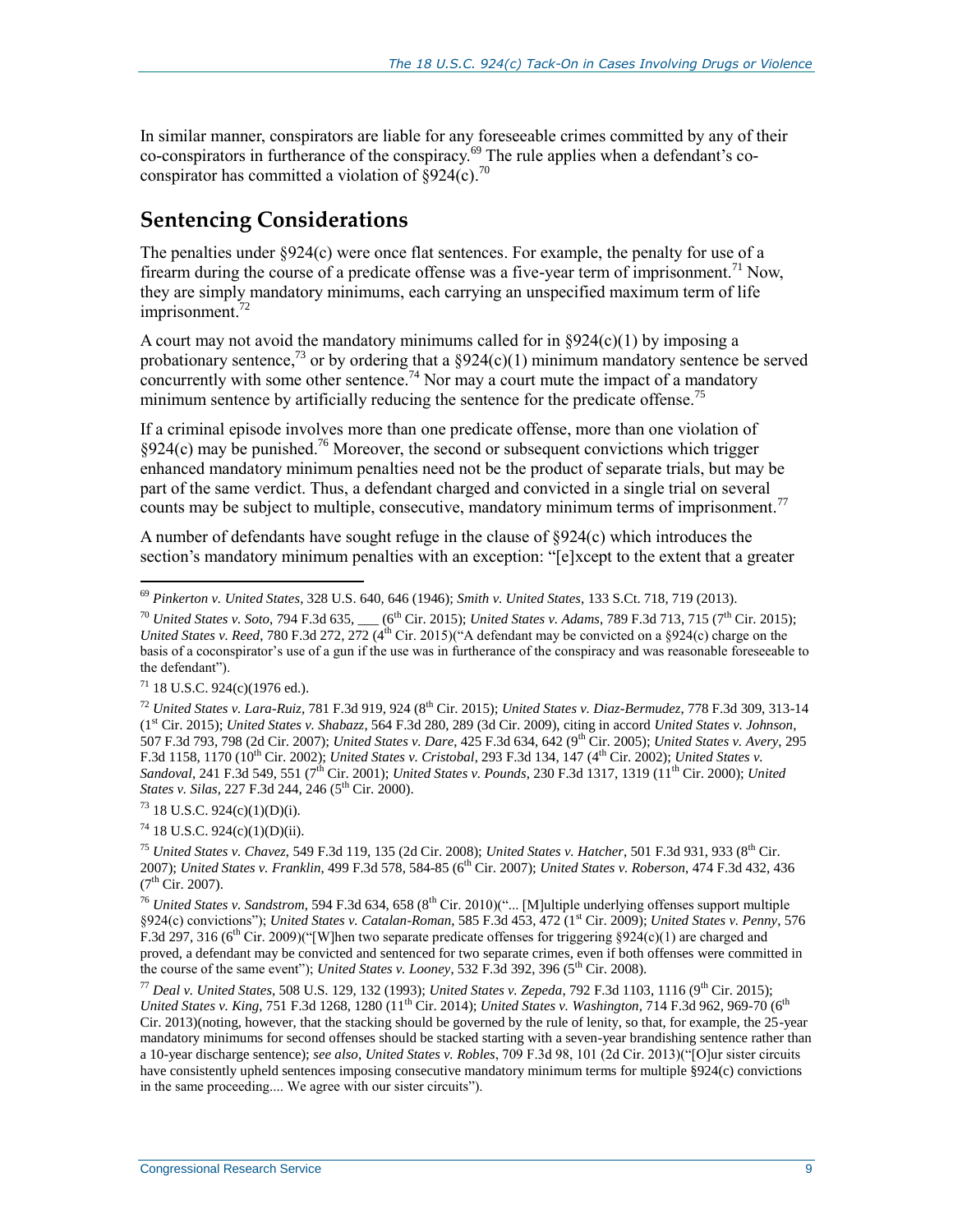minimum sentence is otherwise provided by this subsection or by any other provision of law." Defendants at one time argued that the mandatory minimums of §924(c) become inapplicable, if they are subject to a higher mandatory minimum under the predicate drug trafficking offense under the Armed Career Criminal Act (18 U.S.C. 924(e)), or some other provision of law.<sup>78</sup> The Supreme Court rejected the argument in *Abbott*. <sup>79</sup> The clause means that the standard five-year minimum applies except in cases where the facts trigger one of  $\frac{8924(c)}{s}$  higher minimums.<sup>80</sup>

### **Sentencing Guidelines**

The mandatory minimums of §924(c) each carry a maximum of life imprisonment. A trial court begins the sentencing process begins with the Sentencing Guidelines. The Sentencing Guidelines were once binding on federal district courts.<sup>81</sup> They are now advisory, but remain the starting point for all federal sentencing.<sup>82</sup> Section 2K2.4 of the Guidelines declares that unless the defendant qualifies as a career offender, the sentence for a violation of §924(c) shall be the minimum called for there. $83$  The offense level adjustments in chapter 3 (victim vulnerability, role in the offense, abuse of trust/use of special skill, multiple counts, acceptable of responsibility) do not apply in such cases.<sup>84</sup>

In the case of career offenders,  $\S 4B1.1(c)$  of the Guidelines supplies the operable provisions.<sup>85</sup> A career offender for these purposes is a defendant who has at least two prior state or federal felony convictions for a crime of violence or a drug trafficking offense.<sup>86</sup> The Guideline sentence for a career offender convicted of violating §924(c) varies according to whether he is convicted of §924(c) alone and whether the court awards an acceptance of responsibility reduction (the adjustment under chapter 3 are otherwise inapplicable).

A career offender convicted of §924(c) alone is subject to a sentencing range of either: (1) 262- 327 (months)(if given a 3 level responsibility reduction); (2) 292-365 (months) (if given a 2 level responsibility reduction); or (3) 360 (months)-life) (if given no responsibility reduction).<sup>87</sup> If the defendant is convicted of other offenses in addition to §924(c), his Guidelines sentence is the greater of (1) the Guideline sentence for those offenses with the §924(c) mandatory minimum tacked on, or (2) the Guideline sentence for a violation of  $\S 924(c)$  alone.<sup>88</sup>

The Guidelines themselves supply an example of how this last situation might play out:

 $83 \text{ E.g.}$  *United States v. Fernandez-Garay,* 788 F.3d 1, 6 (1<sup>st</sup> Cir. 2015).

 $84$  U.S.S.G. §2K2.4(b), (c).

<sup>&</sup>lt;sup>78</sup> *United States v. Almany,* 598 F.3d 238, 241-42 (6<sup>th</sup> Cir. 2010); *United States v. Whitley,* 529 F.3d 150, 153-56 (2d Cir. 2008).

<sup>79</sup> *Abbott v. United States*, 131 S.Ct. 18, 23 (2010).

<sup>80</sup> *Id*.; *United States v. Robles*, 709 F.3d 98, 100-101 (2d Cir. 2013).

 $81$  18 U.S.C. 3553(b)(1) (2000 ed.).

<sup>82</sup> *United States v. Booker*, 543 U.S. 220, 245 (2005); *Gall v. United States*, 552 U.S. 38, 49-50 (2007)("[A] district court should begin all sentencing proceedings by correctly calculating the applicable Guidelines range.... [A]fter giving both parties an opportunity to argue for whatever sentence they deem appropriate, the district judge should then consider all of the §3553(a) factors to determine whether they support the sentence requested by a party").

 $85$  U.S.S.G.  $$4B1.1(c)$ .

<sup>86</sup> U.S.S.G. §§4B1.1(c), 4B1.2(b), (c); *United States v. McFalls*, 592 F.3d 707, 712-17 (6th Cir. 2010).

<sup>87</sup> U.S.S.G §4B1.1(a), (c)(1), (c)(3); *United States v. Shabazz*, 564 F.3d 280, 288-89 (3d Cir. 2009).

 $88 \text{ U.S.S.G } $4B1.1(a), (c)(2), (c)(3).$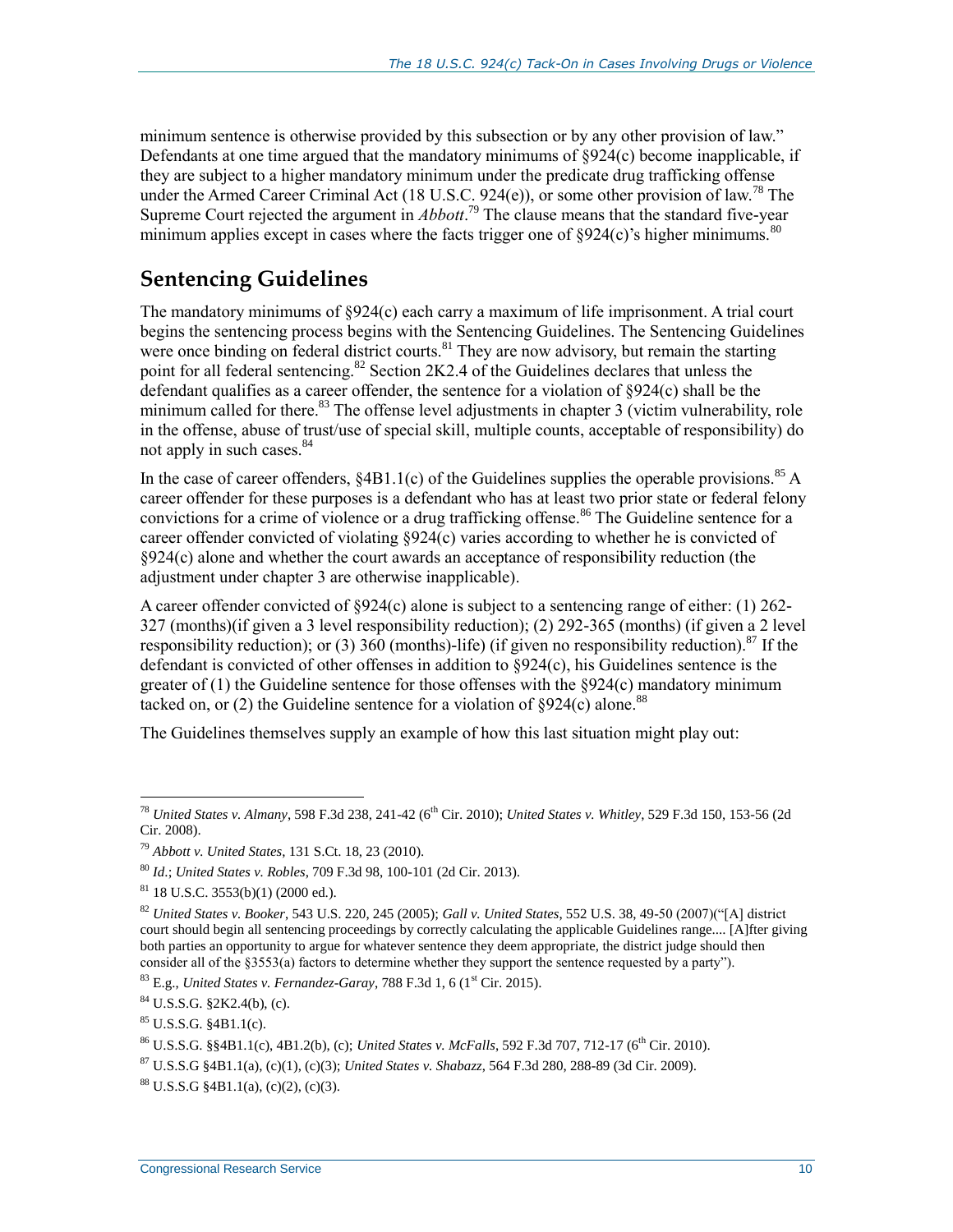The defendant is convicted of one count of violating 18 U.S.C. § 924(c) for possessing a firearm in furtherance of a drug trafficking offense (5 year mandatory minimum), and one count of violating 21 U.S.C. §  $841(b)(1)(B)$  [(e.g., trafficking in 5-50 grams of crack cocaine)] (5 year mandatory minimum, 40 year statutory maximum). Applying subsection  $(c)(2)(A)$ , the court determines that the drug count (without regard to the 18 U.S.C. § 924(c) count) qualifies the defendant as a career offender under §4B1.1(a). Under  $§4B1.1(a)$ , the otherwise applicable guideline range for the drug count is 188-235 months (using offense level 34 (because the statutory maximum for the drug count is 40 years), minus 3 levels for acceptance of responsibility, and criminal history category VI). The court adds 60 months (the minimum required by 18 U.S.C. § 924(c)) to the minimum and the maximum of that range, resulting in a guideline range of 248-295 months. Applying subsection  $(c)(2)(B)$  [(the Guideline sentence for conviction of §924(c) alone)], the court then determines the career offender guideline range from the table in subsection  $(c)(3)$  is 262-327 months. The range with the greatest minimum, 262-327 months, is used to impose the sentence in accordance with §5G1.2(e). U.S.S.G. §4B1.1, cmt, app. n.3(E).

After the court has determined the sentencing range under the Guidelines, it determines the defendant's sentence, taking into account the results of the Guidelines' calculation and the other factors referred to 18 U.S.C. 3553(a).<sup>89</sup> Weighing the §3553(a) factors may lead to a more severe sentence than the Guidelines' recommend given the aggravating circumstances which can attend a firearms offense and its predicate offenses. $\frac{50}{90}$ 

# **Armor Piercing Ammunition**

 $\overline{a}$ 

Section 924(c) has a separate provision which outlaws predicate crime-related use, carriage, or possession of armor piercing ammunition.<sup>91</sup> The provision, added in 2005, greatly resembles a

 $89$  18 U.S.C. 3553(a)("The court shall impose a sentence sufficient, but not greater than necessary, to comply with the purposes set forth in paragraph (2) of this subsection. The court, in determining the particular sentence to be imposed, shall consider - (1) the nature and circumstances of the offense and the history and characteristics of the defendant; (2) the need for the sentence imposed - (A) to reflect the seriousness of the offense, to promote respect for the law, and to provide just punishment for the offense; (B) to afford adequate deterrence to criminal conduct; (C) to protect the public from further crimes of the defendant; and (D) to provide the defendant with needed educational or vocational training, medical care, or other correctional treatment in the most effective manner; (3) the kinds of sentences available; (4) the kinds of sentence and the sentencing range established for - (A) the applicable category of offense committed by the applicable category of defendant as set forth in the guidelines (i) issued by the Sentencing Commission pursuant to section 994(a)(1) of title 28, United States Code, subject to any amendments made to such guidelines by act of Congress (regardless of whether such amendments have yet to be incorporated by the Sentencing Commission into amendments issued under section  $994(p)$  of title 28); and (ii) that, except as provided in section  $3742(g)$ , are in effect on the date the defendant is sentenced; or (B) in the case of a violation of probation or supervised release, the applicable guidelines or policy statements issued by the Sentencing Commission pursuant to section 994(a)(3) of title 28, United States Code, taking into account any amendments made to such guidelines or policy statements by act of Congress (regardless of whether such amendments have yet to be incorporated by the Sentencing Commission into amendments issued under section 994(p) of title 28); (5) any pertinent policy statement - (A) issued by the Sentencing Commission pursuant to section 994(a)(2) of title 28, United States Code, subject to any amendments made to such policy statement by act of Congress (regardless of whether such amendments have yet to be incorporated by the Sentencing Commission into amendments issued under section 994(p) of title 28); and (B) that, except as provided in section  $3742(g)$ , is in effect on the date the defendant is sentenced. (6) the need to avoid unwarranted sentence disparities among defendants with similar records who have been found guilty of similar conduct; and (7) the need to provide restitution to any victims of the offense").

<sup>&</sup>lt;sup>90</sup> E.g., *United States v. Fernandea-Garay*, 788 F.3d 1, 6 (1<sup>st</sup> Cir. 2015)("In this instance, the mandatory minimum sentence -60 months- is the guidelines sentence. The district court's decision to vary sharply upward and double the mandatory minimum represents a significant adjustment—but the court's stated justification seems equally significant ... [T]he defendant, masked, instigated a police chase; brandished a high-firepower weapon that he pointed at an officer; and set himself up to provide one-stop shopping for drug purchasers").

 $91$  18 U.S.C. 924(c)(5)("Except to the extent that a greater minimum sentence is otherwise provided under this (continued...)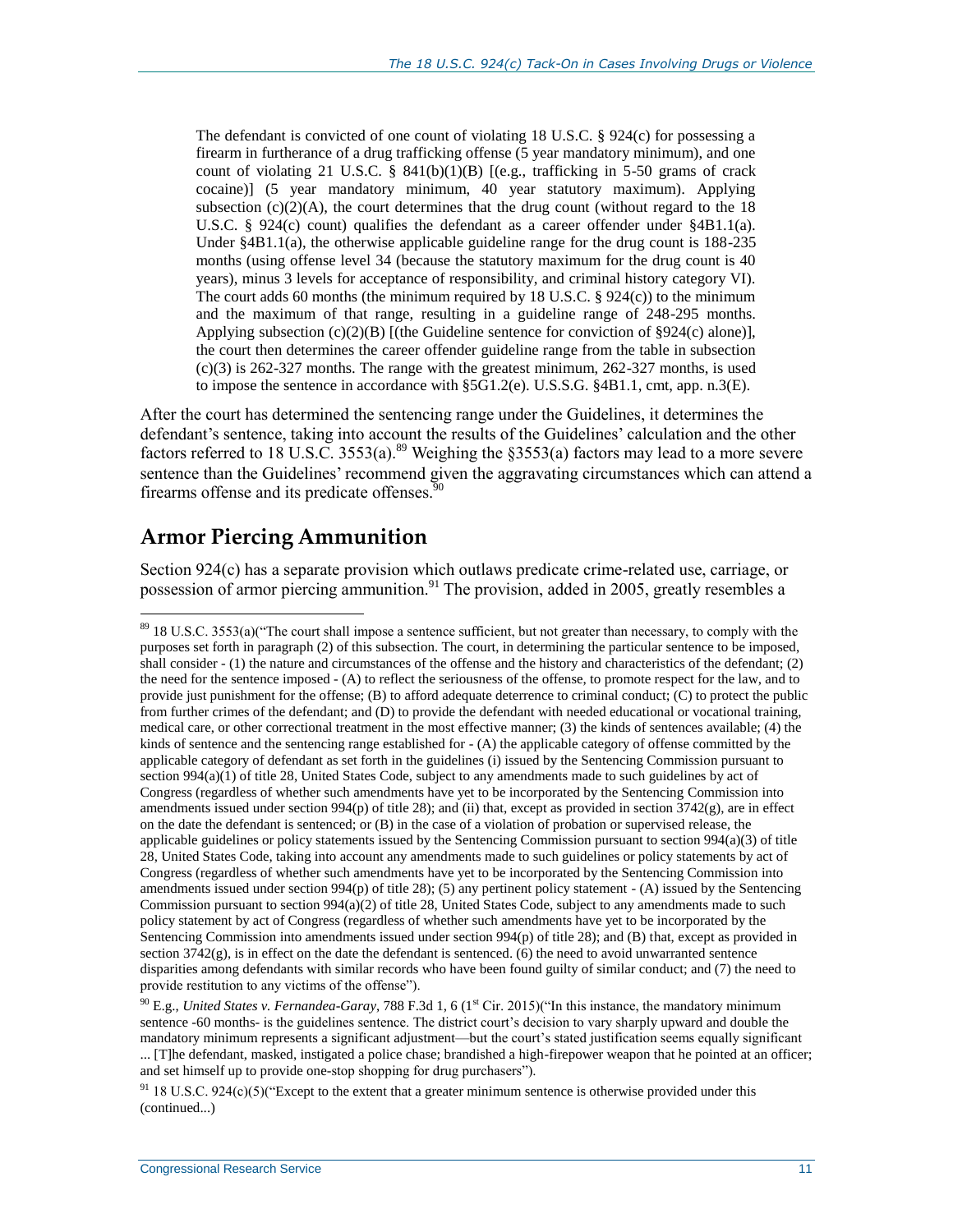pre-existing provision in 18 U.S.C. 929.<sup>92</sup> There are two significant differences. Section 924(c)(5) carries a 15-year mandatory minimum with special provisions if a death results from the commission of the offense. Section 929 carries a five-year mandatory minimum with no mention of death-resulting offenses. Yet §929 specifically excludes the possibility of probation or concurrent sentencing, while  $\S 924(c)(5)$  makes no mention of either. Neither provision appears to have been prosecuted with any regularity.

# **Constitutional Considerations**

Defendants have challenged the constitutionality of §924(c) and its application on a number of grounds including contentions that (1) the section is inconsistent with the Second Amendment's right to bear arms; (2) the sentence imposed constituted a cruel and unusual punishment in violation of the Eighth Amendment; (3) the procedure used to implement its provisions was contrary to the Sixth Amendment right to trial by jury, and to the Fifth Amendment right to grand jury indictment; (4) imposition of the sanctions violated the prohibition against double jeopardy; (5) Congress lacked the legislative authority to enact the section; (6) mandatory minimums intrude upon the judicial authority of federal judges in a manner contrary to the separation powers; and (7) the equal protection component of the Fifth Amendment's Due Process Clause does not permit higher mandatory minimums for repeat offenders than for first time offenders.

#### **Second Amendment**

A well regulated Militia, being necessary to the security of a free State, the right of the people to keep and bear Arms, shall not be infringed.<sup>93</sup>

The Supreme Court has explained that the Second Amendment confers an individual right to possess and carry weapons for the defense of his or her person, family, and home.<sup>94</sup> The Court has

<sup>(...</sup>continued)

subsection, or by any other provision of law, any person who, during and in relation to any crime of violence or drug trafficking crime (including a crime of violence or drug trafficking crime that provides for an enhanced punishment if committed by the use of a deadly or dangerous weapon or device) for which the person may be prosecuted in a court of the United States, uses or carries armor piercing ammunition, or who, in furtherance of any such crime, possesses armor piercing ammunition, shall, in addition to the punishment provided for such crime of violence or drug trafficking crime or conviction under this section - (A) be sentenced to a term of imprisonment of not less than 15 years; and (B) if death results from the use of such ammunition - (i) if the killing is murder (as defined in section 1111), be punished by death or sentenced to a term of imprisonment for any term of years or for life; and (ii) if the killing is manslaughter (as defined in section 1112), be punished as provided in section 1112").

 $92$  18 U.S.C. 929("(a)(1) Whoever, during and in relation to the commission of a crime of violence or drug trafficking crime (including a crime of violence or drug trafficking crime which provides for an enhanced punishment if committed by the use of a deadly or dangerous weapon or device) for which he may be prosecuted in a court of the United States, uses or carries a firearm and is in possession of armor piercing ammunition capable of being fired in that firearm, shall, in addition to the punishment provided for the commission of such crime of violence or drug trafficking crime be sentenced to a term of imprisonment for not less than five years. (2) For purposes of this subsection, the term "drug trafficking crime" means any felony punishable under the Controlled Substances Act (21 U.S.C. 801 et seq.), the Controlled Substances Import and Export Act (21 U.S.C. 951 et seq.), or chapter 705 of title 46.

<sup>&</sup>quot;(b) Notwithstanding any other provision of law, the court shall not suspend the sentence of any person convicted of a violation of this section, nor place the person on probation, nor shall the terms of imprisonment run concurrently with any other terms of imprisonment, including that imposed for the crime in which the armor piercing ammunition was used or possessed").

<sup>93</sup> U.S. Const. Amend. II.

<sup>94</sup> *District of Columbia v. Heller*, 554 U.S. 570, 628-29 (2008)(internal citations omitted)("The inherent right of selfdefense has been central to the Second Amendment right.... [Moreover,] [u]nder any of the standards of scrutiny that (continued...)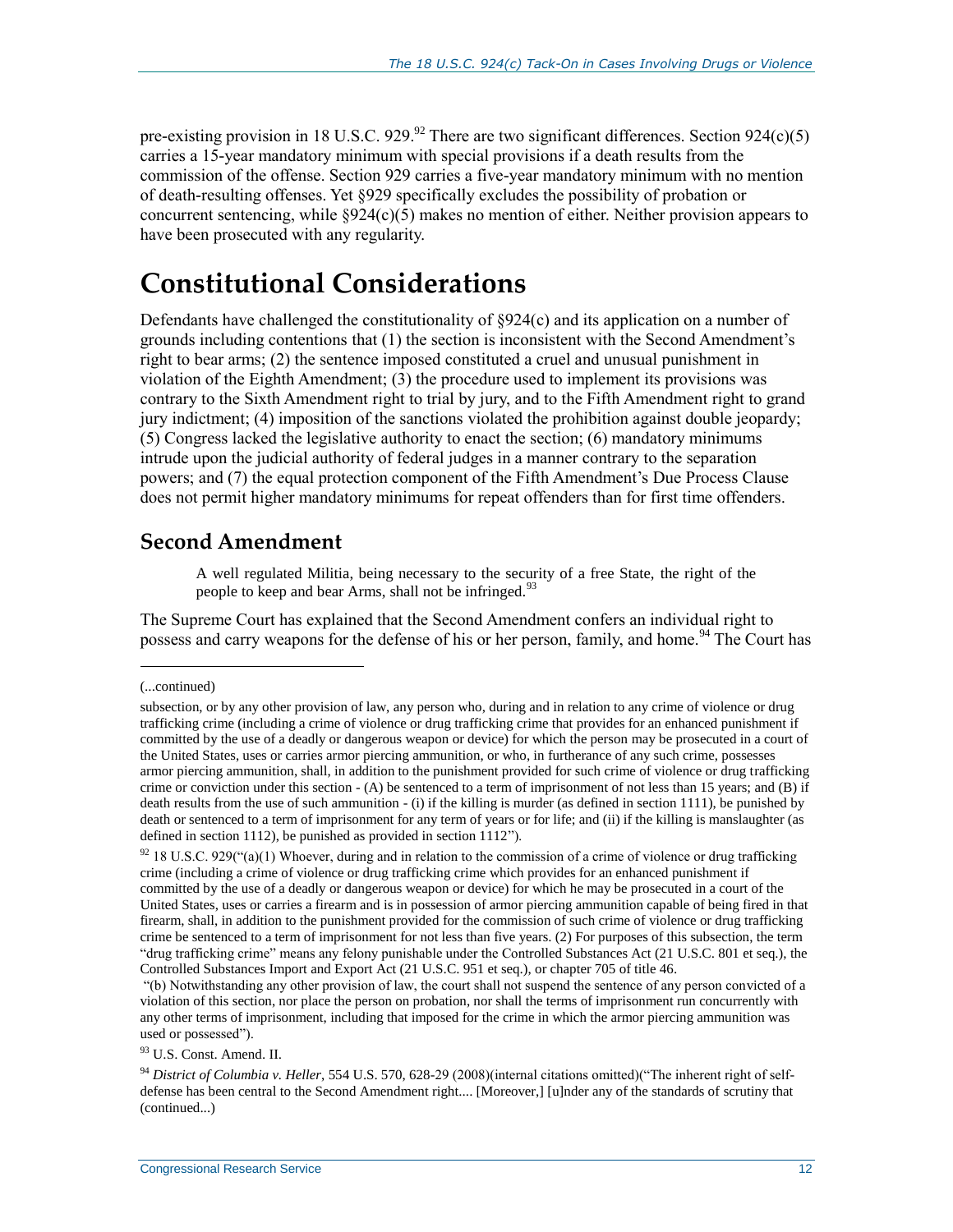been quick to point out, however, that the right is not absolute. Without providing a full panoply of exceptions, it observed that the amendment permits such things as "longstanding prohibitions on the possession of firearms by felons and the mentally ill, [and] laws forbidding the carrying of firearms in sensitive places such as schools and government buildings, [and] laws imposing conditions and qualifications on the commercial sale of arms."<sup>95</sup> Consistent with this theme, the circuit courts have held that the Second Amendment cast no constitutional doubt upon  $\S 924(c)$ .<sup>96</sup>

#### **Cruel and Unusual Punishment**

The Eighth Amendment provides in its entirety that "[e]xcessive bail shall not be required, nor excessive fines imposed, nor cruel and unusual punishments inflicted," U.S. Const. Amend. VIII. Until recently, there has been little consensus among the justices of the Supreme Court regarding the most appropriate test to determine whether punishment in a noncapital case is cruel and unusual. That seems to have changed with *Graham v. Florida*, <sup>97</sup> when a majority of the court referred to one test for "length of term-of-years" cases and another for "categorical cases."

Contemporary Eighth Amendment jurisprudence begins with *Furman v. Georgia*.<sup>98</sup> There, a divided Supreme Court held that the Eighth Amendment, applicable to the states through the Fourteenth Amendment, precluded imposition of the death penalty under the procedures then common in most jurisdictions.<sup>99</sup> Thereafter, the Court's treatment of Eighth Amendment questions followed two paths—one for capital punishment cases and another for imprisonment cases. In the first of the imprisonment cases, *Rummel v. Estelle*, the Court rejected an Eighth Amendment challenge from a prisoner who had been sentenced under a state repeat offender statute to life imprisonment for the fraudulent use of the credit card.<sup>100</sup> Yet three years later in *Solem v. Helm*, the Court found contrary to Eighth Amendment proscriptions a state repeat offender statute which carried a mandatory term of life imprisonment.<sup>101</sup> The Court considered Helm's punishment far more severe than Rummel's, because Helm was ineligible for parole while Rummel would have been eligible in 12 years.<sup>102</sup>

l

 $97$  560 U.S. 48 (2010).

<sup>102</sup> *Id.* at 303.

<sup>(...</sup>continued)

we have applied to enumerated constitutional rights, banning from the home [a handgun,] the most preferred firearm in the nation to keep and use for protection of one's home and family, would fail constitutional muster"); *see also*, *McDonald v. City of Chicago*, 561 U.S. 742, 780 (2010)("[T]he Second Amendment protects a personal right to keep and bear arms for lawful purposes, most notably for self-defense within the home").

<sup>95</sup> *District of Columbia v. Heller*, 554 U.S. at 626-27.

<sup>96</sup> *United States v. Napolitan*, 762 F.3d 297, 311 (3d Cir. 2014), quoting, *District of Columbia v. Heller*, 554 U.S. at 635 ("Needless to say, while the Second Amendment secures 'the right of law-abiding, responsible citizens to use arms in defense of hearth and home,' it does not entitle a drug trafficker to carry a firearm in furtherance of his criminal exploits"); *United States v. Bryant*, 711 F.3d 364, 368-70 (2d Cir. 2013), citing in accord, *United States v. Potter*, 630 F.3d 1260, 1261 (9<sup>th</sup> Cir. 2011) and *United States v. Jackson*, 555 F.3d 635, 636 (7<sup>th</sup> Cir. 2009).

<sup>98</sup> 408 U.S. 238 (1972).

<sup>99</sup> Each of the nine Justices wrote a separate opinion in *Furman*, six offering various reasons for support of the per curiam opinion for the Court and three in dissent.

 $100$  445 U.S. 263, 265 (1980). Rummel had two earlier theft convictions involving relatively modest amounts, that is, a forged check for \$28.36 and a scam involving \$120.75; the credit card conviction involved \$80 in goods and services, *id.* at 265-66.

<sup>&</sup>lt;sup>101</sup> 463 U.S. 277, 303 (1983). Helm, convicted for uttering a "no account" check for \$100, had six prior "nonviolent" felony convictions, *id.* at 279-80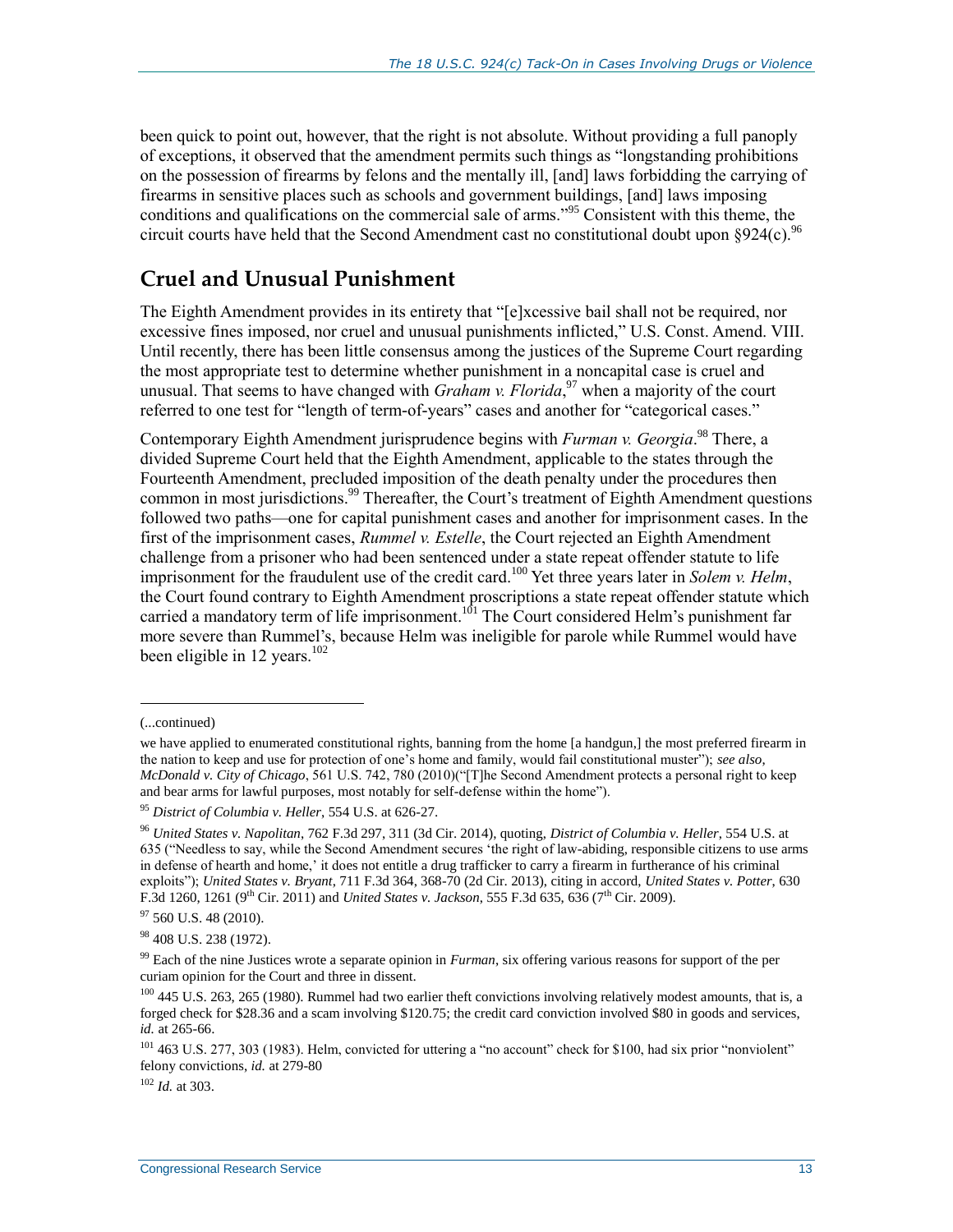The Court in *Solem* identified three factors to be considered in the Eighth Amendment assessment of punishment in a noncapital case: "(i) the gravity of the offense and the harshness of the penalty; (ii) the sentences imposed on the criminals in the same jurisdiction [for other crimes]; and (iii) the sentences imposed for commission of the same crime in other jurisdictions."<sup>103</sup>

Then in *Harmelin v. Michigan*, a splintered Court rejected the Eighth Amendment challenge of a first time offender who had been sentenced to life imprisonment without parole following conviction on serious drug charges.<sup>104</sup> Two distinct theories converged to form the judgment of the Court. Two members of the Court, Justice Scalia and Chief Justice Rehnquist, rejected Harmelin's argument that his sentence was disproportionate to his crime because they saw no proportionality requirement in the Eighth Amendment noncapital cases.<sup>105</sup> Three others, Justices Kennedy, O'Connor, and Souter, found the gravity of Harmelin's offense sufficient to satisfy the first factor of the *Solem* test and to dispense with the need to consider the other factors.<sup>106</sup>

The Court remained divided when it took up the next Eighth Amendment challenge to recidivist sentencing in *Ewing v. California*.<sup>107</sup> Three members of the Court, Chief Justice Rehnquist and Justices Kennedy and O'Connor, concluded that a sentence of imprisonment of from 25 years to life for a three-time offender convicted of theft was not unconstitutionally disproportionate.<sup>108</sup> Two others, Justices Scalia and Thomas, concurred in the judgment because neither believed that the Eighth Amendment proscribes disproportionate sentences.<sup>109</sup>

Proportionality is balance: the severity of the punishment weighted against gravity of the offense. Justice O'Connor's *Ewing* opinion indicates that certain of a defendant's individual circumstances, his criminal record for instance, enhance gravity of the offense. Other cases hold out the possibility that other individualistic circumstances, such as the defendant's mental capacity or maturity, may enhance the severity of the punishment. These cases also have their origin in the death penalty cases.

The first of these, *Atkins v. Virginia*, held that the Eighth Amendment barred execution of a mentally retarded defendant.<sup>110</sup> In the years leading up to Atkins, a substantial number of state legislatures in capital punishment states had banned execution of the mentally retarded.<sup>111</sup> Elsewhere, though permitted in law, the practice has been abandoned in fact.<sup>112</sup> This, coupled with the fact that a want of defendant capacity undermines the normal expectations and justifications of the criminal justice system, marked execution of the mentally retarded as an Eighth Amendment impermissible excessive punishment.<sup>113</sup>

 $\overline{a}$ 

- <sup>105</sup> *Id*. at 994.
- <sup>106</sup> *Id*. at 1004.

<sup>108</sup> *Id.* at 30-31.

<sup>103</sup> *Id.* at 292.

<sup>&</sup>lt;sup>104</sup> 501 U.S. 957 (1991).

 $107$  538 U.S. 11 (2003).

<sup>109</sup> *Id.* at 31, 32.

<sup>110</sup> 536 U.S. 304, 321 (2002).

 $111$  *Id.* at 314-15.

<sup>112</sup> *Id*. at 315-16.

<sup>&</sup>lt;sup>113</sup> *Id.* at 321 ("Construing and applying the Eighth Amendment in the light of our 'evolving standards of decency,' we therefore conclude that such punishment is excessive and that the Constitution 'places a substantial restriction on the State's power to take the life' of a mentally retarded offender").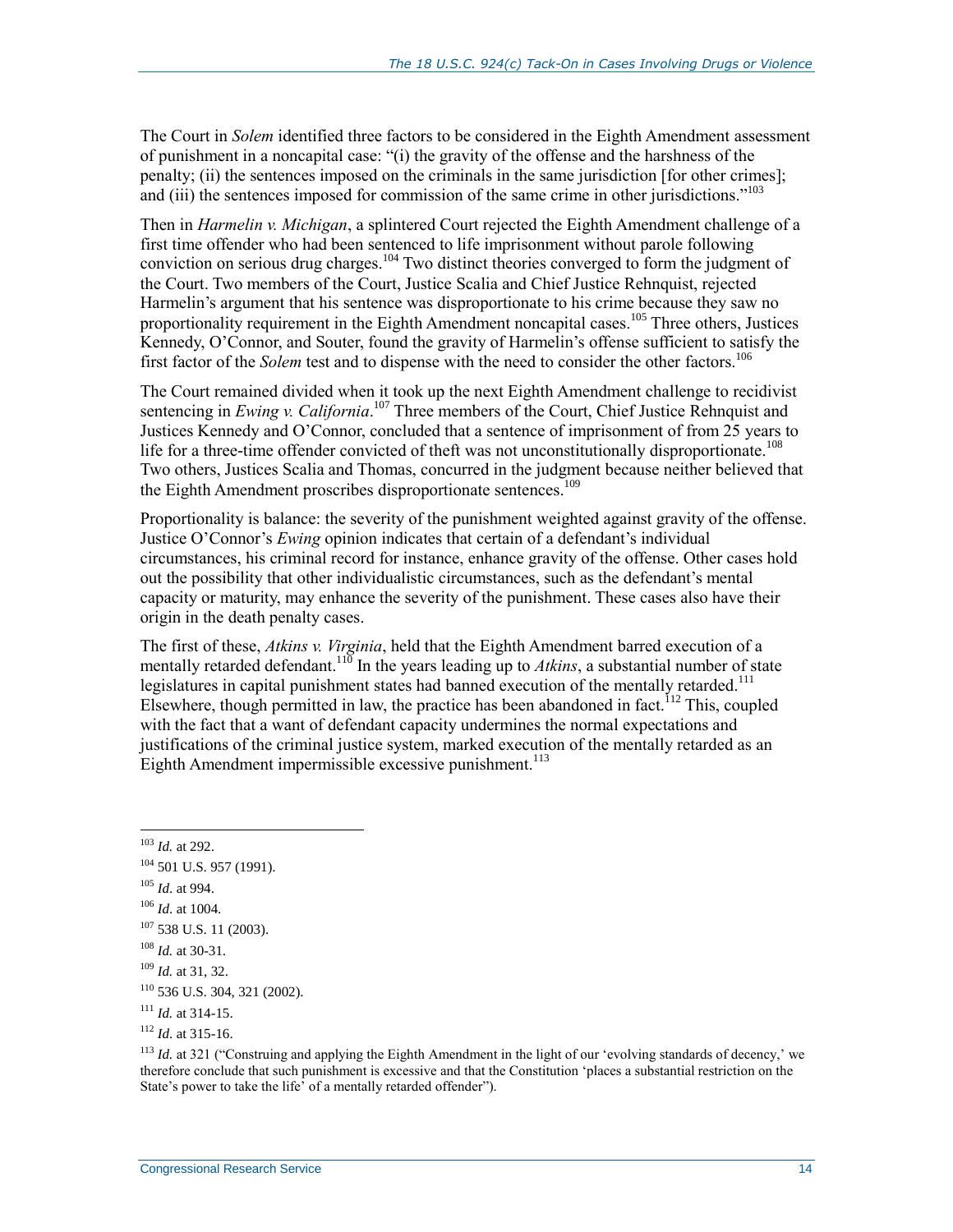For much the same reason, the Court shortly thereafter in *Roper v. Simmons* declared that the Eighth Amendment prohibited imposing the death penalty for a crime committed as a juvenile.<sup>114</sup> Next, the Court carried the *Atkins-Roper* line of cases beyond the capital punishment realm. In *Graham v. Florida*, Justice Kennedy explained that "[t]he Court's cases addressing the proportionality of sentences fall within two general classifications. The first involves challenges to the length of term-of-years sentences given all the circumstances of a particular case. The second comprises cases in which the Court implements the proportionality standard by certain categorical restrictions on the death penalty."<sup>115</sup> In the first line of cases, the *Solem-Harmelin-Ewing* line, the Court employs a proportionality standard, and "it has been difficult for the challenger to establish a lack of proportionality."<sup>116</sup>

In the second line of cases, the *Atkins-Roper* line, *Graham* recognized a two-step approach used when the challenge is based on a characteristic of the defendant, such as his mental capacity as in *Atkins* or his age as in *Roper*. <sup>117</sup> First, the Court "considers 'objective indicia of society's standards, as expressed in legislative enactments and state practice' to determine whether there is a national consensus against the sentencing practice at issue."<sup>118</sup> Second, "guided by 'the standards elaborated by controlling precedents and by the Court's own understanding and interpretation of the Eighth Amendment's text, history, meaning, and purpose,' the Court must determine in the exercise of its own independent judgment whether the punishment in question violates the Constitution."<sup>119</sup>

Graham challenged his sentence of life imprisonment without the possibility of parole imposed for the commission of a nonhomicide, armed robbery, committed while a child. Using this *Atkins-Roper* approach, the Court concluded that the Eighth Amendment precluded Graham's sentence. It carried that logic forward in *Miller v. Alabama*. <sup>120</sup> The *Miller* defendants had been convicted of capital murder committed while juveniles and had been sentenced to life imprisonment without the possibility of parole.<sup>121</sup> That the Eighth Amendment does not permit, the Court held.<sup>122</sup> The *Miller* sentencing procedures suffered from two previously identified constitutional defects. First, they barred consideration of the mitigating impact of the defendant's age:

By removing youth from the balance—by subjecting a juvenile to the same life-withoutparole sentence applicable to an adult—these laws prohibit a sentencing authority from assessing whether the law's harshest term of imprisonment proportionately punishes a juvenile offender. That contravenes *Graham's* (also *Roper's*) foundational principle: that imposition of a State's most severe penalties on juvenile offenders cannot proceed as though they were not children.<sup>123</sup>

Second, the procedure not only failed to account for a paramount culpability-reducing factor, but it also failed to account for the severity of the sentence when imposed upon a child:

<sup>116</sup> *Id*.

 $\overline{a}$ 

<sup>119</sup> *Id.*

<sup>114</sup> 543 U.S. 551, 564-78.

<sup>115</sup> 560 U.S. 48, 59 (2010).

<sup>117</sup> *Id.* at 60.

<sup>118</sup> *Id*. at 61.

 $120$  132 S.Ct. 2455 (2012).

<sup>121</sup> *Id*. at 2461-462.

<sup>122</sup> *Id*. at 2476.

<sup>123</sup> *Id*. at 2466.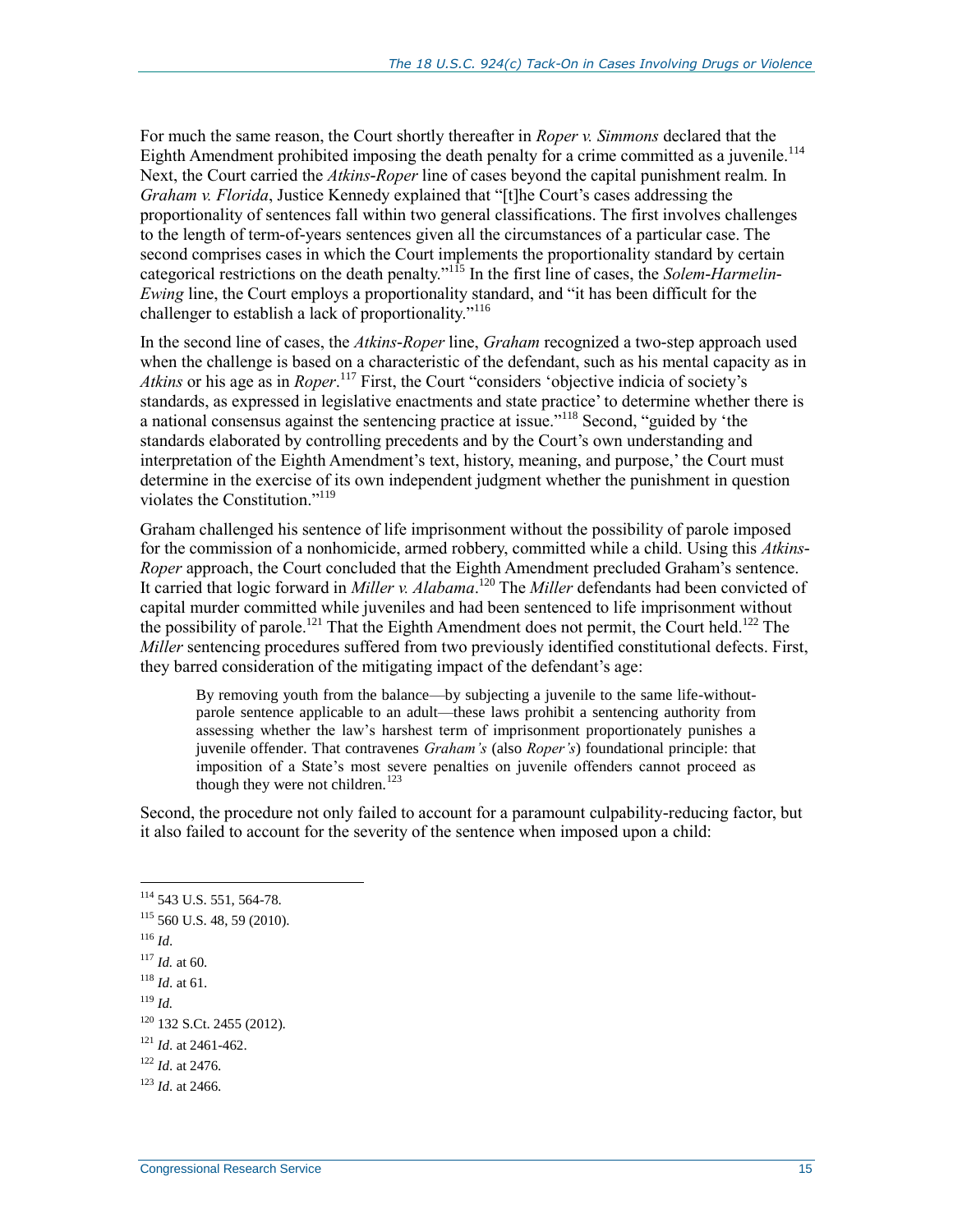*Graham* makes plain these mandatory schemes' defects in another way: by likening lifewithout-parole sentences imposed on juveniles to the death penalty itself. Life-withoutparole terms, the Court wrote, share some characteristics with death sentences that are shared by no other sentences. Imprisoning an offender until he dies alters the remainder of his life by a forfeiture that is irrevocable. And this lengthiest possible incarceration is an especially harsh punishment for a juvenile because he will almost inevitably serve more years and a greater percentage of his life in prison than an adult offender. The penalty when imposed on a teenager, as compared with an older person, is therefore the same in name only. All of that suggested a distinctive set of legal rules: In part because we viewed this ultimate penalty for juveniles as akin to the death penalty, we treated it similarly to that most severe punishment.<sup>124</sup>

Thus, under the current state of the law, the Eighth Amendment bars imposition of a mandatory life term of imprisonment upon juveniles and most likely a particular term of imprisonment in those exceptionally rare cases when the punishment is grossly disproportionate to the offense.

Given the seriousness of  $\S 924(c)$  offenses, it is perhaps not surprising that the courts have rejected Eighth Amendment challenges even in the face of exceptionally long sentences.<sup>125</sup>

### **Juries, Grand Juries, and Due Process**

The Constitution demands that no person "be held to answer for a capital or otherwise infamous crime, unless on a presentment or indictment of a grand jury," and that "[i]n all criminal prosecutions, the accused shall enjoy the right to a speedy and public trial, by an impartial jury."<sup>126</sup> Moreover, due process requires that the prosecution prove beyond a reasonable doubt "every fact necessary to constitute the crime" with which an accused is charged, *In re Winship*. 127 After *Winship*, the question arose whether a statute might authorize or require a more severe penalty for a particular crime based on a fact—not included in the indictment, not found by the jury, and not proven beyond a reasonable doubt. Pennsylvania passed a law under which various serious crimes (rape, robbery, kidnapping, and the like) were subject to a mandatory minimum penalty of imprisonment for five years, if the judge after conviction found by a preponderance of the evidence that the defendant had been in visible possession of a firearm during the commission of the offense.<sup>128</sup> Had the Pennsylvania statute created a new series of crimes? For example, had it

<sup>&</sup>lt;sup>124</sup> *Id.* (internal citations and quotation marks omitted).

<sup>&</sup>lt;sup>125</sup> E.g., *United States v. Richardson*, 793 F.3d 612, 633 (6<sup>th</sup> Cir. 2015)("We have regularly upheld sentences exceeding 1,494 months for §924(c) violations related to armed robberies.... Despite acknowledging that the Eighth Amendment places an outer limit on criminal penalties that are grossly disproportionate to the offense, we conclude that due to the numerosity and seriousness of the offenses, the comparable sentences imposed by this circuit in similar circumstances, that the requirement that sentences for  $\S 924(c)$  firearms convictions run consecutively to all other sentences, the defendant's sentence was not grossly disproportionate to the offenses"); *United States v. Haile*, 685 F.3d 1211, 1222  $(11<sup>th</sup> Cir. 2012)$  ("Given the serious nature of possessing a machine gun in furtherance of drug-trafficking crimes, Beckford's 30-year statutory mandatory minimum sentence imposed under §924(c)(1)(B)(ii) is not grossly disproportionate to the offense"); *United States v. Major*, 676 F.3d 803, 812 (9<sup>th</sup> Cir. 2012)("In *United States v. Harris*, 154 F.3d 1082, 1084 ( $9<sup>th</sup>$  Cir. 1990), we upheld a 95-year sentence under section 924(c) against an Eighth Amendment challenge.... No one could dispute that a sentence of almost 750 years is harsh. But there is no difference in principle between their sentences and the 95-year sentence we upheld in *Harris*"); *United States v. Thomas*, 627 F.3d 146, 160  $(5<sup>th</sup> Cir. 2010)$  ("The 1,284-month portion of the sentence he challenges is based on the five convictions for use of a firearm during a crime of violence. The sentences assessed for these five convictions were all mandatory minimums; the last four were 25-year mandatory minimums assigned to repeat weapons offenders.... Hodges' sentence does not constitute cruel and unusual punishment in violation of the Eighth Amendment").

<sup>126</sup> U.S.Const. Amends. V, VI.

<sup>127</sup> 397 U.S. 358, 364 (1970).

<sup>128</sup> 42 Pa.Cons.Stat. 9712 (1982), reprinted in *McMillan v. Pennsylvania*, 477 U.S. 79, 81-2 n.1 (1986).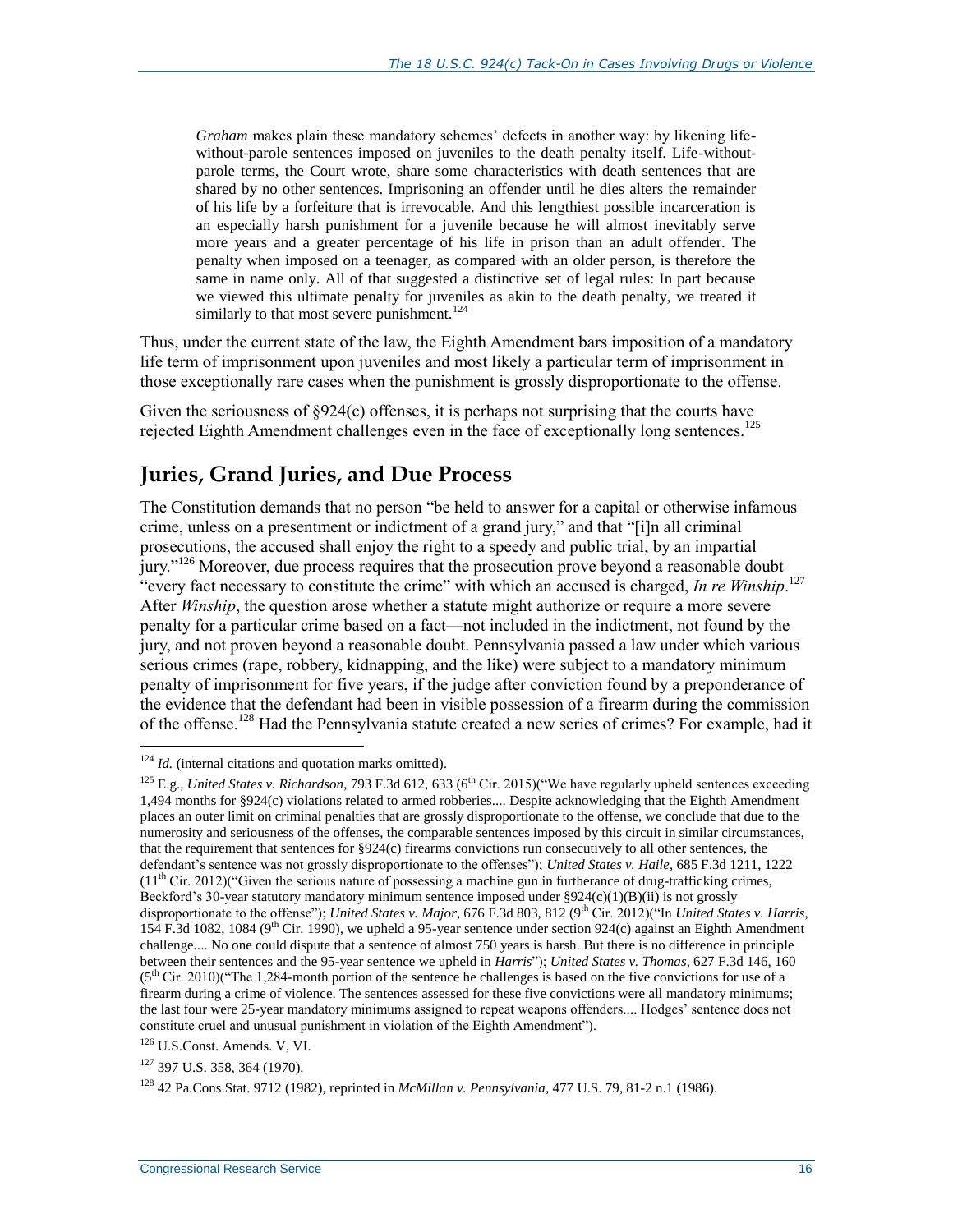supplemented its crime of rape with a new crime of rape while in visible possession of a firearm? And if so, did the fact of visible possession have to be proven to the jury beyond a reasonable doubt?<sup>129</sup>

The Supreme Court concluded that visible possession of a firearm under the statute was not an element of a new series of crimes, but was instead a sentencing consideration that had been given a legislatively prescribed weight.<sup>130</sup> As such, the Pennsylvania statutory scheme neither offended due process nor triggered any right to a separate jury finding.<sup>131</sup>

There followed a number of state and federal statutes under which facts that might earlier have been treated as elements of a new crime were simply classified as sentencing factors. In some instances, the new sentencing factor permitted imposition of a penalty far in excess of that otherwise available for the underlying offense. For instance, the Supreme Court found no constitutional defect in a statute which punished a deported alien for returning to the United States by imprisonment for not more than two years, but which permitted the alien to be sentenced to imprisonment for not more than 20 years upon a post-trial, judicial determination that the alien had been convicted of a serious crime following deportation.<sup>132</sup>

Perhaps uneasy with the implications, the Court soon made it clear that "under the Due Process Clause of the Fifth Amendment and the notice and jury trial guarantees of the Sixth Amendment, any fact (other than prior conviction) that increases the *maximum* penalty for a crime must be charged in an indictment, submitted to a jury, and proven beyond a reasonable doubt," *Apprendi v. New Jersey*. <sup>133</sup> Side opinions questioned the continued vitality of *McMillan*'s mandatory minimum determination in light of the *Apprendi*. 134

 $\overline{a}$ 

"[T]his traditional understanding—that a crime includes every fact that is by law a basis for imposing or increasing punishment—continued well into the  $20<sup>th</sup>$  century, at least until the middle of the century.... I think it clear that the common-law rule would cover the *McMillan* situation of a mandatory minimum sentence.... [A defendant's] expected punishment has increased as a result of the narrowed range and that the prosecution is empowered, by invoking the mandatory minimum, to require the judge to impose a higher punishment than he might wish. The mandatory minimum entitles the government to more than it would otherwise be entitled.... Thus, the fact triggering the mandatory minimum is part of the punishment sought to be inflicted; it undoubtedly enters into the punishment so as to aggravate it, and is an act to which the law affixes punishment. Further ... it is likely that the change in the range available to the judge affects his choice of sentences. Finally, in numerous cases ... the aggravating fact raised the whole range—both the top and bottom. Those courts, in holding that such a fact was an element, did not bother with any distinction between changes in the maximum and the minimum. What mattered was simply the overall increase in the punishment provided by law," 530 U.S. at 518, 521-22 (Thomas, J., concurring); *see also, Rethinking Mandatory Minimums After Apprendi*, 96 NORTHWESTERN UNIVERSITY LAW REVIEW 811 (2002); Levine, *The Confounding Boundaries of "Apprendi-land": Statutory Minimums and the Federal Sentencing* Guidelines, 29 AMERICAN JOURNAL OF CRIMINAL LAW 377 (2002).

 $129$  The right to grand jury indictment was not implicated since the Sixth Amendment right to grand jury indictment applies only to federal prosecutions, *Alexander v. Louisiana*, 405 U.S. 625, 633 (1972).

<sup>130</sup> *McMillan v. Pennsylvania*, 477 U.S. 79 (1986).

<sup>131</sup> *Id.* at 84, 93.

<sup>132</sup> *Almendarez-Torres v. United States*, 523 U.S. 224, 247 (1998).

<sup>133</sup> 530 U.S. 466, 476 (2000)(emphasis added).

<sup>&</sup>lt;sup>134</sup> "Thus, the Court appears to hold that any fact that increases or alters the range of penalties to which a defendant is exposed—which, by definition, must include increases or alterations to either the minimum or maximum penalties must be proved to a jury beyond a reasonable doubt. In *McMillan*, however, we rejected such a rule to the extent it concerned those facts that increase or alter the minimum penalty to which a defendant is exposed. Accordingly, it is incumbent on the Court not only to admit that it is overruling *McMillan*, but also to explain why such a course of action is appropriate under normal principles of *stare decisis*," 530 U.S. at 533 (O'Connor, with Kennedy, Breyer, JJ., and Rehnquist, Ch.J., dissenting).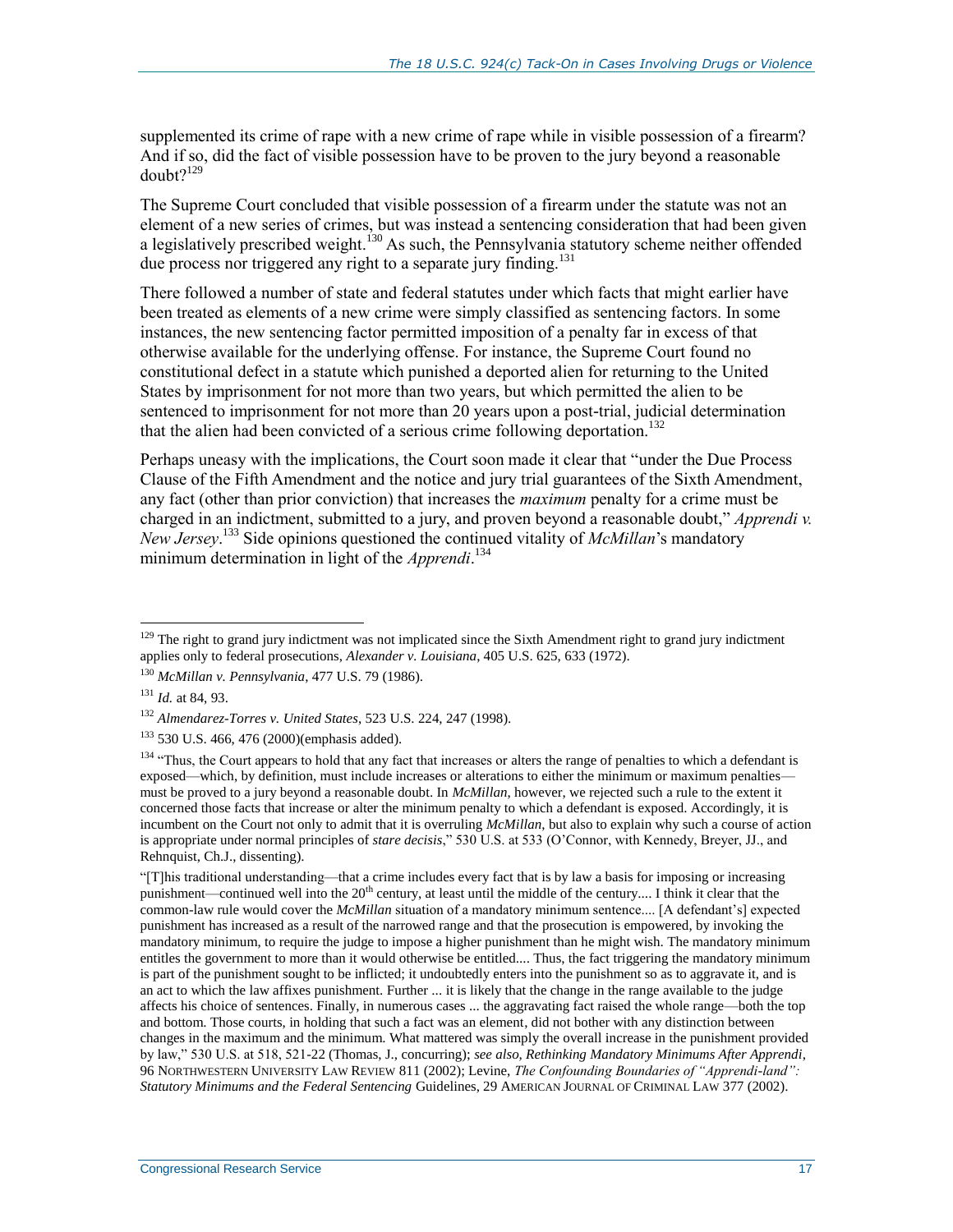Initially unwilling to extend *Apprendi* to mandatory minimums in *Harris*, <sup>135</sup> the Court did so in *Alleyne v. United States*. <sup>136</sup> Alleyne was convicted under the statute that imposes a series of mandatory minimum penalties upon defendants who carry a firearm during and in furtherance of a crime of violence (5 years for carrying; 7 years for brandishing; 10 years for discharging).<sup>137</sup> The jury found him guilty of carrying; the court concluded the gun had been brandished.<sup>138</sup> The Sixth Amendment requires that the question of brandishing had to be found by the jury, the Court declared:

*Harris* drew a distinction between facts that increase the statutory maximum and facts that increase only the mandatory minimum. We conclude that this distinction is inconsistent with our decision in *Apprendi* and with the original meaning of the Sixth Amendment. Any fact that, by law, increases the penalty for a crime is an element that must be submitted to the jury and found beyond a reasonable doubt. Mandatory minimum sentences increase the penalty for a crime. It follows, then, that any fact that increases the mandatory minimum is an element that must be submitted to the jury.<sup>139</sup>

Of course, *Harris* was not meant to serve as either an endorsement or condemnation of mandatory minimum sentencing as such: "The Court is well aware that many question the wisdom of mandatory minimum sentencing. Mandatory minimums, it is often said, fail to account for the unique circumstances of offenders who warrant a lesser penalty. These criticisms may be sound, but they would persist whether the judge or the jury found the facts given rise to the minimum," 530 U.S. at 568. *See also*, 530 U.S. at 570-71 (Breyer, J., concurring in part and concurring in the judgment): "I do not mean to suggest my approval of mandatory minimum sentences as a matter of policy. During the past two decades, as mandatory minimum sentencing statutes have proliferated in number and importance, judges, legislators, lawyers, and commentators have criticized those statutes, arguing that they negatively affect the fair administration of the criminal law, a matter concern to judge sand to legislators alike."

"Mandatory minimum statutes are fundamentally inconsistent with Congress' simultaneous effort to create a fair, honest, and rational sentencing system through the use of Sentencing Guidelines. Unlike Guideline sentences, statutory mandatory minimums generally deny the judge the legal power to depart downward, no matter how unusual the special circumstances that call for leniency. They rarely reflect an effort to achieve sentencing proportionality—a key element of sentencing fairness that demands that the law punish a drug 'kingpin' and a 'mule' differently. They transfer sentencing power to prosecutors, who can determine sentences through the charges they decide to bring, and who thereby have reintroduced much of the sentencing disparity that Congress created Guidelines to eliminate. They rarely are based upon empirical study. And there is evidence that they encourage subterfuge leading to more frequent downward departures (on a random basis), thereby making them comparatively ineffective means of guaranteeing tough sentences."

<sup>135</sup> *Harris v. United States*, 536 U.S. 545, 568 (2002)("Reaffirming *McMillan* and employing the approach outlined in that case, we conclude that the federal provision at issue,  $18$  U.S.C. §924(c)(1)(A) (ii), is constitutional. Basing a 2-year increase in the defendant's minimum sentence on a judicial finding of brandishing does not evade the requirements of the Fifth and Sixth Amendments. Congress 'simply took one factor that has always been considered by sentencing courts to bear on punishment ... and dictated the precise weight to be given that factor.' *McMillan*, 477 U.S. at 89-90. That factor need not be alleged in the indictment, submitted to the jury, or proved beyond a reasonable doubt").

<sup>136</sup> 133 S.Ct. 2151 (2013).

<sup>137</sup> 18 U.S.C. 924(c).

<sup>138</sup> 133 S.Ct. at 2156.

<sup>139</sup> *Id*. at 2155 (internal citations and quotation marks omitted). Defendants whose appeals were pending when *Alleyne*  was announced but who had failed to press available *Apprendi* arguments are at the mercy of the plain error rule (resentencing requires the existence of a plain error that has an impact on the defendant's substantive rights and the presence of a miscarriage of justice should the error not be corrected), *see, e.g*., *United States v. Kirklin*, 727 F.3d 711,  $716-17$  ( $7<sup>th</sup>$  Cir. 2013)(no miscarriage of justice given the overwhelming evidence); *United States v. Yancy*, 725 F.3d 596, 601-603 (6th Cir. 2013)(defendant who pled guilty could showed no *Apprendi* error); *United States v. Lara-Ruiz*, 721 F.3d 554, 557-60 ( $8<sup>th</sup>$  Cir. 2013)(remand and resentencing required for plain error).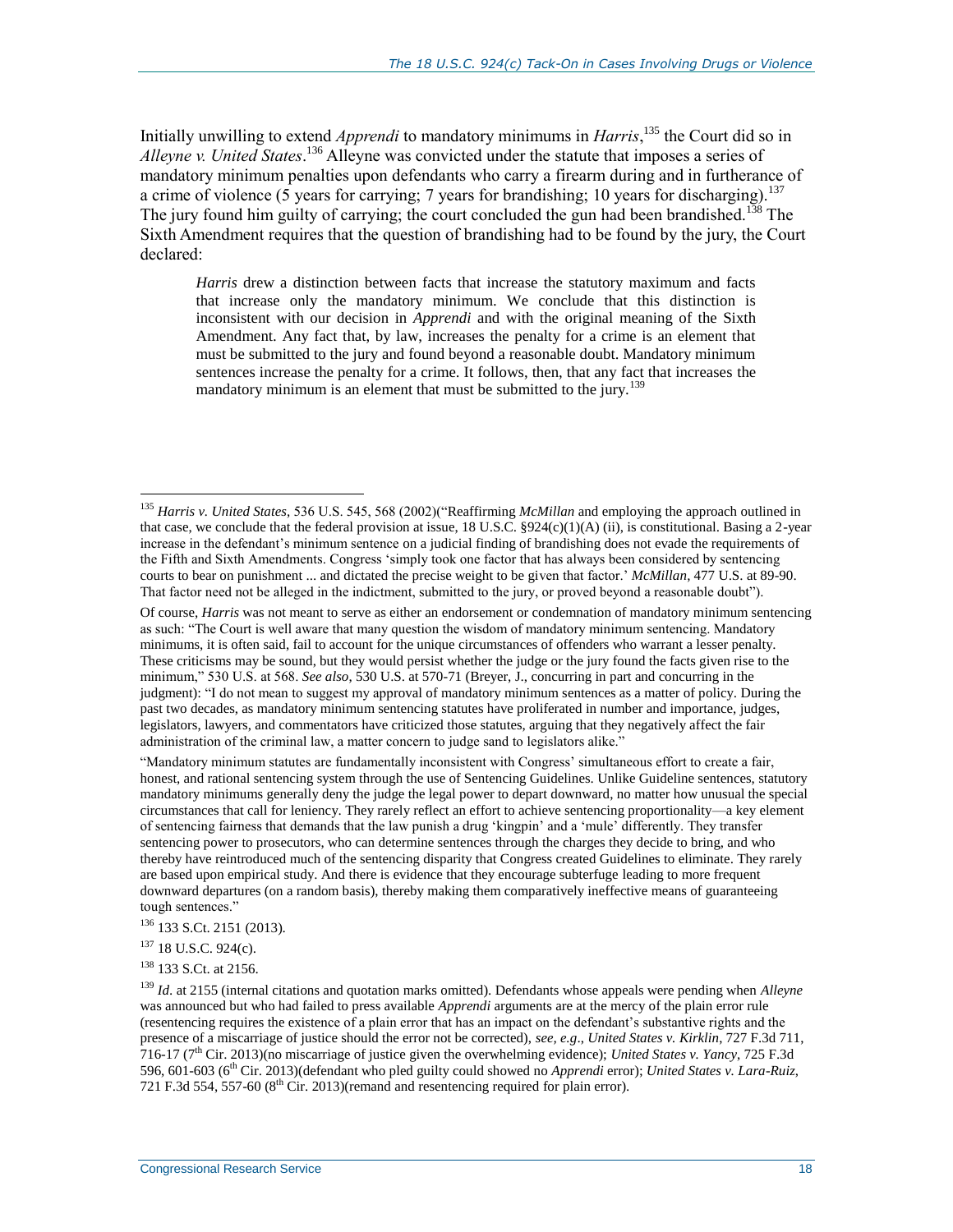The *Almendarez* exception, however, remains in effect. A defendant's prior conviction, which triggers one of §924(c)'s enhanced mandatory minimum sentences, need not be charged in the indictment, nor presented to the jury, nor found beyond a reasonable doubt.<sup>140</sup>

Neither the Sixth Amendment, *Apprendi*, nor *Alleyne* limits Congress's authority to establish mandatory minimum sentences nor limits the authority of the courts to impose them. They simply dictate the procedural safeguards that must accompany the exercise of that authority.

# **Double Jeopardy**

The Fifth Amendment declares that "No person shall be ... subject for the same offence to be twice put in jeopardy of life or limb....  $v^{14}$  The double jeopardy clause protects against both successive prosecutions and successive punishments for the same offense.<sup>142</sup> The initial test for whether a defendant has been twice tried or punished for the same offense or two different offenses is whether each of the two purported offenses requires proof that the other does not.<sup>143</sup> Thus, without violating the double jeopardy clause, an individual may be convicted and sentenced for two violations of  $\S 924(c)$ , if each has a different predicate offense.<sup>144</sup> On the other hand, there may be some dispute over whether a single use of a firearm, associated with more than one predicate offense, may provide the basis for multiple §924(c) charges. For example, if a defendant fires a gun, wounding one victim and killing another, may he be charged with two violations of  $§924(c)$  for the single shot? Most, but perhaps not all, say no.<sup>145</sup>

Conviction for a serious offense will ordinarily preclude prosecution or punishment for a lesser included offense, since the lesser offense consists of only elements found in the more serious offense.<sup>146</sup> Consequently, a defendant may not be convicted and punished for both a violation of

 $\overline{a}$ <sup>140</sup> *United States v. Smith*, 774 F.3d 1262, 1265-66 (11th Cir. 2014); *United States v. Hunter*, 770 F.3d 740, 745-46 (8th Cir. 2014).

<sup>141</sup> U.S. Const. Amend. V.

<sup>142</sup> *United States v. Dixon*, 509 U.S. 688, 696 (1993); *United States v. Cejas*, 761 F.3d 717, 730 (7th Cir. 2014); *United States v. Mahdi, 5*98 F.3d 883, 887 (D.C.Cir. 2010); *United States v. Hall,* 551 F.3d 257, 266 (4th Cir. 2009).

<sup>143</sup> *Blockburger v. United States*, 284 U.S. 299, 304 (1932); *United States v. Rentz*, 777 F.3d 1105, 1119 (10th Cir. 2015); *United States v. Angilau, 717 F.3d 781, 787* (10<sup>th</sup> Cir. 2013); *United States v. Mahdi*, 598 F.3d at 888; *United States v. Sandstrom*, 594 F.3d 634, 654 (8th Cir. 2010); *United States v. Beltran-Moreno*, 556 F.3d 913, 916 (9th Cir. 2009).

<sup>&</sup>lt;sup>144</sup> *United States v. Cejas, 761 F.3d 717, 730-31; <i>United States v. Ford, 761 F.3d 641, 656-57 (6<sup>th</sup> Cir. 2014); <i>United States v. Angilau*, 717 F.3d at 781, 788-89; *United States v. Kennedy*, 682 F.3d 244, 257 (3d Cir. 2012); *United States v. Sandstrom, 594 F.3d at 658; United States v. Catalan-Roman, 585 F.3d 453, 472 (1<sup>st</sup> Cir. 2009); <i>United States v. Looney*, 532 F.3d 392, 396 (5<sup>th</sup> Cir. 2008).

<sup>&</sup>lt;sup>145</sup> *United States v. Rentz.* 777 F.3d at 1107, 1115 (10<sup>th</sup> Cir. 2015)<sup>("</sup>The parties before us agree that Philbert Rentz 'used' a gun only once but did not 'during and in relation' two separate 'crimes of violence'—by firing a single shot that hit and injured one victim but then managed to strike and kill another. In circumstances like these, does this statute permit the government to charge one violation or two? ... Throughout this appeal both sides have proceeded on the premise that this case involves only one use, carry, or possession of a firearm. That much is shared ground. And to know that much is to know the government may seek and obtain no more than one  $\S 924(c)(1)(A)$  conviction"); comparing, *United States v. Wilson*, 160 F.3d 732, 748-49 (D.C.Cir. 1998); *United States v. Finley*, 245 F.3d 199, 206- 208 (2d Cir. 2001); *United States v. Phipps*, 319 F.3d 177, 186-89 (5th Cir. 2003); *United States v. Cureton*, 739 F.3d 1032, 1043 (7th Cir. 2014), with, *United States v. Sandstrom*, 594 F.3d at 656-59 (8th Cir. 2010).

<sup>146</sup> *Rutledge v. United States*, 517 U.S. 292, 306-307 (1996); *United States. Sandstrom*, 594 F.3d at 654*; United States v. Catalan-Roman*, 585 F.3d 453, 472 (1<sup>st</sup> Cir. 2009).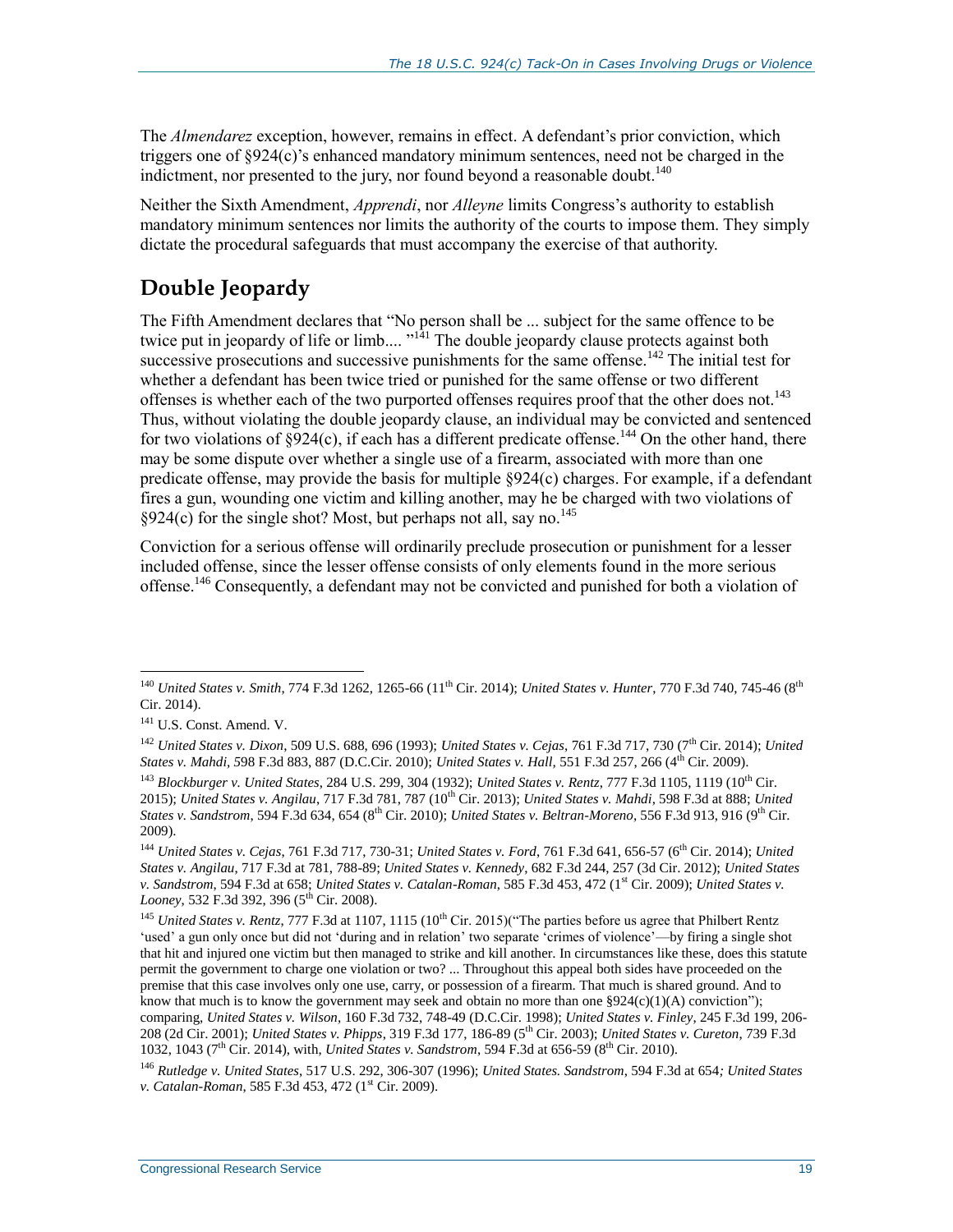§924(c)(use of a firearm in furtherance of a robbery) and of §924(j)(use of the same firearm in the same robbery resulting in death). $147$ 

#### **Commerce Clause Authority**

The Constitution gives Congress the power to regulate commerce among the states and between the United States and other nations.<sup>148</sup> It also bestows on Congress the authority to enact such legislation as it considered necessary and proper to carry into execution those other powers which the Constitution vests in Congress, the Government of the United States, or any of its Departments or officers.<sup>149</sup> At the same time, the Constitution reserves to the states and the people those powers which it has not otherwise conveyed.<sup>150</sup> On occasion, the Supreme Court has held that a particular statute was too far removed from Congress's commerce clause power to make the statute constitutionally viable.<sup>151</sup> Defendants have sometimes seized upon these cases to assert that  $\S 924(c)$  lies beyond Congress's legislative reach. The courts have yet to be convinced.<sup>152</sup>

### **Separation of Powers**

While "it remains a basic principle of our constitutional scheme that one branch of the Government may not intrude upon the central prerogatives of another,"<sup>153</sup> the Supreme Court has observed that "Congress has the power to define criminal punishments without giving the courts any sentencing discretion."<sup>154</sup> Thus, the lower federal courts have regularly upheld mandatory minimum statutes when challenged on separation of powers grounds,<sup>155</sup> and the Supreme Court has denied any separation of powers infirmity in the federal sentencing guideline system which at the time might have been thought to produce its own form of mandatory minimums.<sup>156</sup>

<sup>152</sup> *United States v. Belfast*, 611 F.3d 783, 815 (11<sup>th</sup> Cir. 2010); *United States v. Lynch*, 367 F.3d 1148, 1158 (9<sup>th</sup> Cir. 2004); *United States v. Miller*, 283 F.3d 907, 913-14 (8th Cir. 2002).

 $\overline{a}$ <sup>147</sup> *United States v. Catalan-Roman*, 585 F.3d at 472. 18 U.S.C. 924(j) provides: "A person who, in the course of a violation of subsection (c), causes the death of a person through the use of a firearm, shall- (1) if the killing is a murder (as defined in section 1111), be punished by death or by imprisonment for any term of years or for life; and (2) if the killing is manslaughter (as defined in section 1112), be punished as provided in that section." Violations of 18 U.S.C. 1112 are punishable by imprisonment either for not more than 15 years (voluntary manslaughter) or not more than 8 years (involuntary manslaughter).

<sup>148</sup> U.S. Const. Art. I, §8, cl. 3.

<sup>149</sup> U.S. Const. Art. I, §8, ch. 18.

<sup>150</sup> U.S. Const. Amend. X.

<sup>151</sup> *United States v. Morrison*, 529 U.S. 598, 612-13 (2000), quoting *United States v. Lopez*, 514 U.S. 549, 564 (1995)("We rejected these ... arguments because they would permit Congress to 'regulate not only all violent crime, but all activities that might lead to violent crime, regardless of how tenuously they related to interstate commerce'"); but consider, *United States v. Comstock*, 560 U.S. 126, 149 (2010)("[T]he statute [at issue] is a 'necessary and proper' means of exercising the federal authority that permits Congress to create federal criminal laws, to punish their violation, to imprison violators, to provide appropriately for those imprisoned, and to maintain the security of those who are not imprisoned but who may be affected by the federal imprisonment of others").

<sup>153</sup> *Loving v. United States*, 517 U.S. 748, 757 (1996).

<sup>154</sup> *United States v. Chapman*, 500 U.S. 453, 467 (1991).

<sup>155</sup> *United States v. Richardson*, 793 F.3d 612, 632 (6th Cir. 2015); *United States v. Major*, 676 F.3d 803, 811 (9th Cir. 2012); *United States v. Walker*, 473 F.3d 761, 765-66 (3d Cir. 2007); *United States v. Khan*, 461 F.3d 477, 495 n.12  $(4^{th}$  Cir. 2006).

<sup>156</sup> *Mistretta v. United States*, 488 U.S. 361 (1989). Mistretta, sentenced under the guidelines to 18 months' imprisonment for conspiracy to distribute cocaine, argued that the guidelines constituted an unconstitutional delegation of Congress's legislative authority and that the service of judges upon the Commission constituted extrajudicial service (continued...)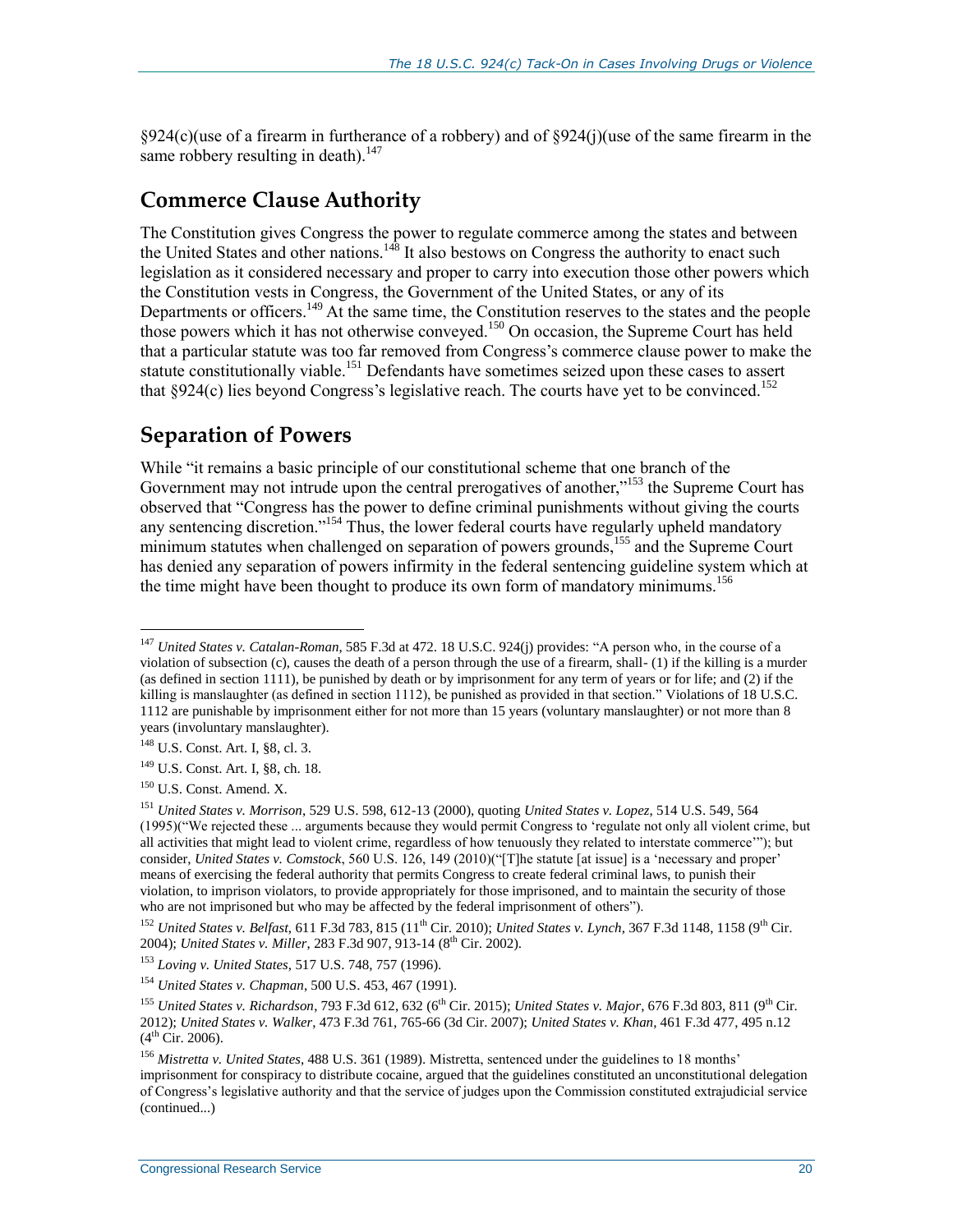#### **Due Process**

Section 924(c) applies overseas to the extent that there is extraterritorial jurisdiction over the predicate offense.<sup>157</sup> In one such case, the defendant argued that trial in the United States for a crime committed overseas denied him his Sixth Amendment right to compulsory attendance of witnesses and consequently his Fifth Amendment right.<sup>158</sup> The contention failed in part because the defendant sought witnesses to support a defense of duress which the court considered neither credible nor a complete defense to the murders with which the defendant was charged.<sup>159</sup>

In cases involving other offenses, defendants in extraterritorial cases more often claim that due process requires a nexus between the United States and the overseas crimes for which they are prosecuted in the United States.<sup>160</sup> Not every federal appellate court recognizes a due process limitation on the exercise of extraterritorial jurisdiction, and those that do often speak of it in different terms.<sup>161</sup>

#### **Equal Protection**

The Fifth Amendment's Due Process Clause has an equal protection component that corresponds to the Fourteenth Amendment's Equal Protection Clause.<sup>162</sup> At least one defendant sentenced under §924(c) has argued that imposing a 25-year mandatory minimum sentence upon repeat offenders while imposing a 5-year mandatory minimum sentence upon first-time offenders

 $\overline{a}$ 

<sup>159</sup> *Id.* at 173.

<sup>160</sup> *United States v. Ballestas*, 795 F.3d 138, 147-48 (D.C.Cir. 2015)("Our circuit has yet to decide whether the Constitution limits the extraterritorial exercise of federal criminal jurisdiction. Several other courts of appeals, though, have found that the Due Process Clause imposes limits on the extraterritorial application of federal criminal laws. Those courts generally require a showing of sufficient nexus between the defendant and the United States, so that application of the law would not be arbitrary or fundamentally unfair"), citing, *United States v. Brehm*, 691 F.3d 547, 552-54 (4th Cir. 2012); *United States v. Ibarguen-Mosquera*, 634 F.3d 1370, 1378-79 (11th Cir. 2011); see also, *United States v. Yousef*, 750 F.3d 254, 262 (2d Cir. 2014); *United States v. Lawrence*, 727 F.3d 386, 396 (5th Cir. 2013); *United States v. Shi, 525 F.3d 709, 722 (9<sup>th</sup> Cir. 2008).* 

<sup>161</sup> *United States v. Ballestas*, 795 F.3d at 147 ("Our circuit has yet to decide whether the Constitution limits the extraterritorial exercise of criminal jurisdiction"); *United States v. Yousef*, 750 F.3d at 260 ("[W]e cannot agree that the absence of a territorial nexus between the defendant's alleged conduct and the United States implicates the authority of a court to decide a case presented by an otherwise valid criminal indictment, where, as here, a nexus requirement is not mentioned anywhere among the elements of the charged offense"); *United States v. Lawrence*, 727 F.3d 386, 396 (5th Cir. 2013)("In the context of non-U.S. citizens, due process requires the Government to demonstrate that there exists a sufficient nexus between the conduct condemned and the United States such that application of the statute would not be arbitrary or fundamentally unfair to the defendant"); *United States v. Brehm*, 691 F.3d at 552 n.7 ("Although we find the analysis of these courts instruct, we need not decide, in this case, whether a showing of sufficient nexus is either adequate or required to satisfy due process in the prosecution of a foreign national in U.S. courts"); *United States v. Shi*, 525 F.3d at 722 ("The Due Process Clause requires that a defendant prosecuted in the United States should reasonably anticipate being haled into court in this country"); *United States v. Perez Oviedo*, 281 F.3d 400, 403 (3d Cir. 2002) ("[W]e previously held in *Martinez-Hidalgo* that no due process violation occurs in an extraterritorial prosecution under MDLEA where there is no nexus between the defendant's conduct and the United States").

<sup>162</sup> *United States v. Winsor*, 133 S.Ct. 2675, 2695 (2013), citing, *Bolling v. Sharpe*, 347 U.S. 497, 499 (1954) and *Adarand Constructors, Inc. v. Pena*, 515 U.S. 200, 217-18 (1995).

<sup>(...</sup>continued)

at odds with the separation of powers doctrine. The Court rejected both arguments, concluding "that in creating the Sentencing Commission ... Congress neither delegated excessive legislative power nor upset the constitutionally mandated balance of powers among the coordinate Branches," 488 U.S. at 412.

<sup>157</sup> *United States v. Shibin*, 722 F.3d 233, 246-47 (4th Cir. 2013); *United States v. Belfast*, 611 F.3d 783, 813-15 (11th Cir. 2010); cf., *United States v. Beyle*, 782 F.3d 159 (4th Cir. 2015).

<sup>&</sup>lt;sup>158</sup> *United States v. Beyle*, 782 F.3d at 169-70 (4<sup>th</sup> Cir. 2015).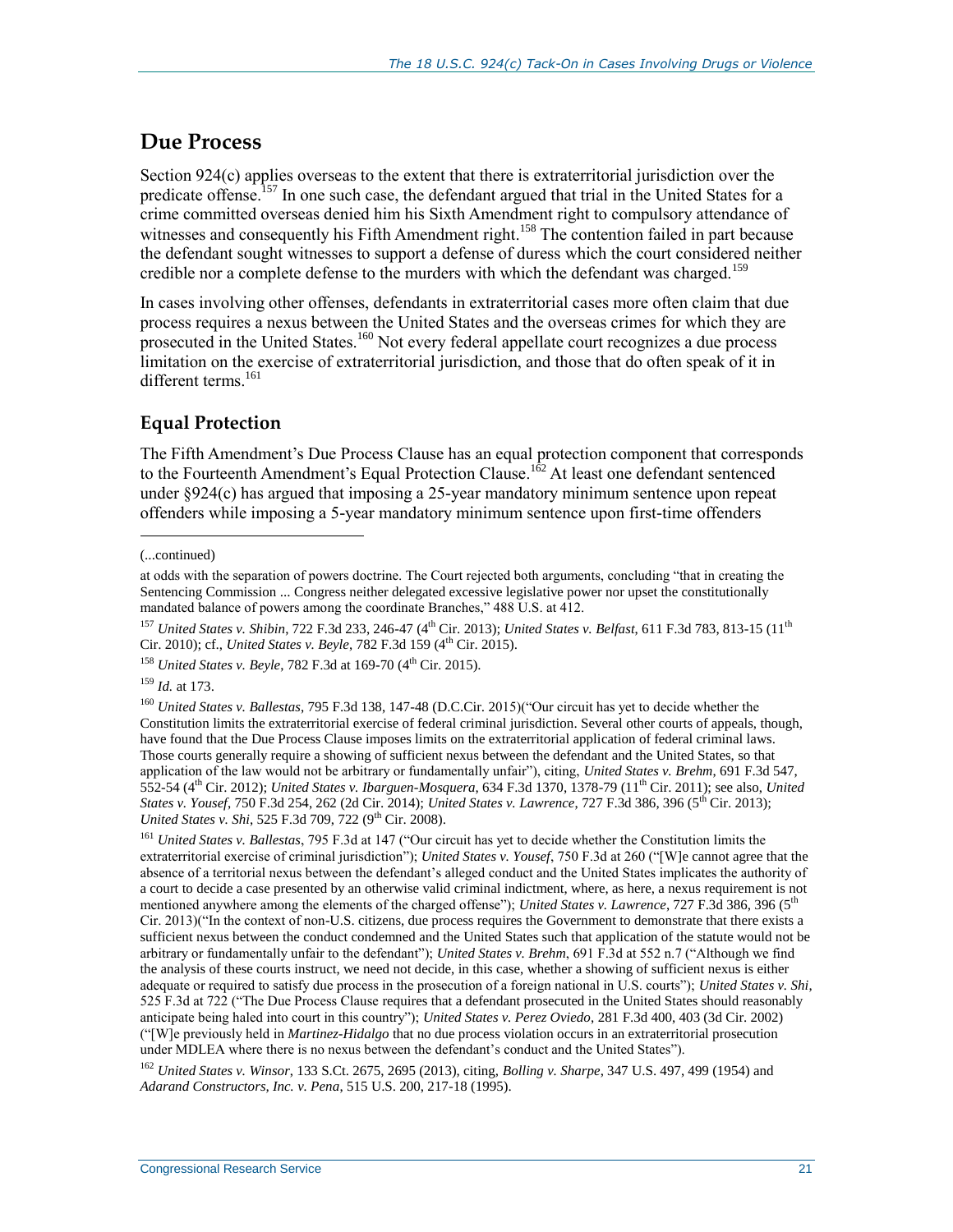constitutes unequal treatment and an equal protection violation.<sup>163</sup> An unequal legislative classification survives an equal protection challenge if it is rationally related to some legitimate governmental purpose, as long as it is not based on race or some other constitutionally suspect basis and is not contrary to some constitutionally protected fundamental interest.<sup>164</sup> In the case of §924(c), the court felt that the accused had failed to rebut the government's contention that the "sentencing discrepancy between first time offenders and repeat offenders can be justified by the legitimate governmental goal of deterring recidivism."<sup>165</sup> Proximity to violence and harm would seem to justify the other distinctions found in §924(c), although cases on point have yet to arise.

# **Sentencing Commission Recommendations**

The Sentencing Commission's report on mandatory minimum sentences suggested several adjustments in §924(c):

*i. Amend the length of section 924(c) penalties*

Congress should consider amending the mandatory minimum penalties established at section 924(c), particularly the penalties for "second or subsequent" violations of the statute, to lesser terms. Section  $924(c)$ , for example, requires a 25-year mandatory minimum penalty for offenders convicted of a "second or subsequent" violation of the statute. Reducing the length of the mandatory minimum penalty would reduce the risk of excessive severity, permit the guidelines to better account for the variety of mitigating and aggravating factors that may be present in the particular case, and mitigate the inconsistencies in application produced by the severity of the existing mandatory minimum penalties.

*ii. Make section 924(c) a "true" recidivist statute*

Congress should consider amending section  $924(c)$  so that the increased mandatory minimum penalties for a "second or subsequent" offense apply only to *prior* convictions. In those circumstances, the mandatory minimum penalties for multiple violations of section 924(c) charged in the same indictment would continue to apply consecutively, but would require significantly shorter sentences for offenders who do not have a prior conviction under section 924(c). This would reduce the potential for overly severe sentences for offenders who have not previously been convicted of an offense under section 924(c), and ameliorate some of the demographic impacts resulting from stacking.

*iii. Give discretion to impose concurrent sentences for multiple section 924(c) violations*

Congress should consider amending section 924(c) to give the sentencing court limited discretion to impose sentences for multiple violations of section 924(c) concurrently. Congress has recently used this approach in enacting the offense of aggravated identity theft and the accompanying mandatory penalty at 18 U.S.C. § 1028A. This limited discretion would provide the flexibility to impose sentences that appropriately reflect the gravity of the offense and reduce the risk that an offender will receive an excessively severe punishment.

*iv. Amend statutory definitions*

Congress should consider clarifying the statutory definitions of the underlying and predicate offenses that trigger mandatory minimum penalties under section 924(c) and

<sup>&</sup>lt;sup>163</sup> *United States v. Richardson, 793 F.3d 612, 633(6<sup>th</sup> Cir. 2015).* 

<sup>164</sup> *Romer v. Evans*, 517 U.S. 620, 631 (1996), citing, *Heller v. Doe*, 509 U.S. 312, 319-20 (1993).

<sup>165</sup> *United States v. Richardson*, 793 F.3d at 633.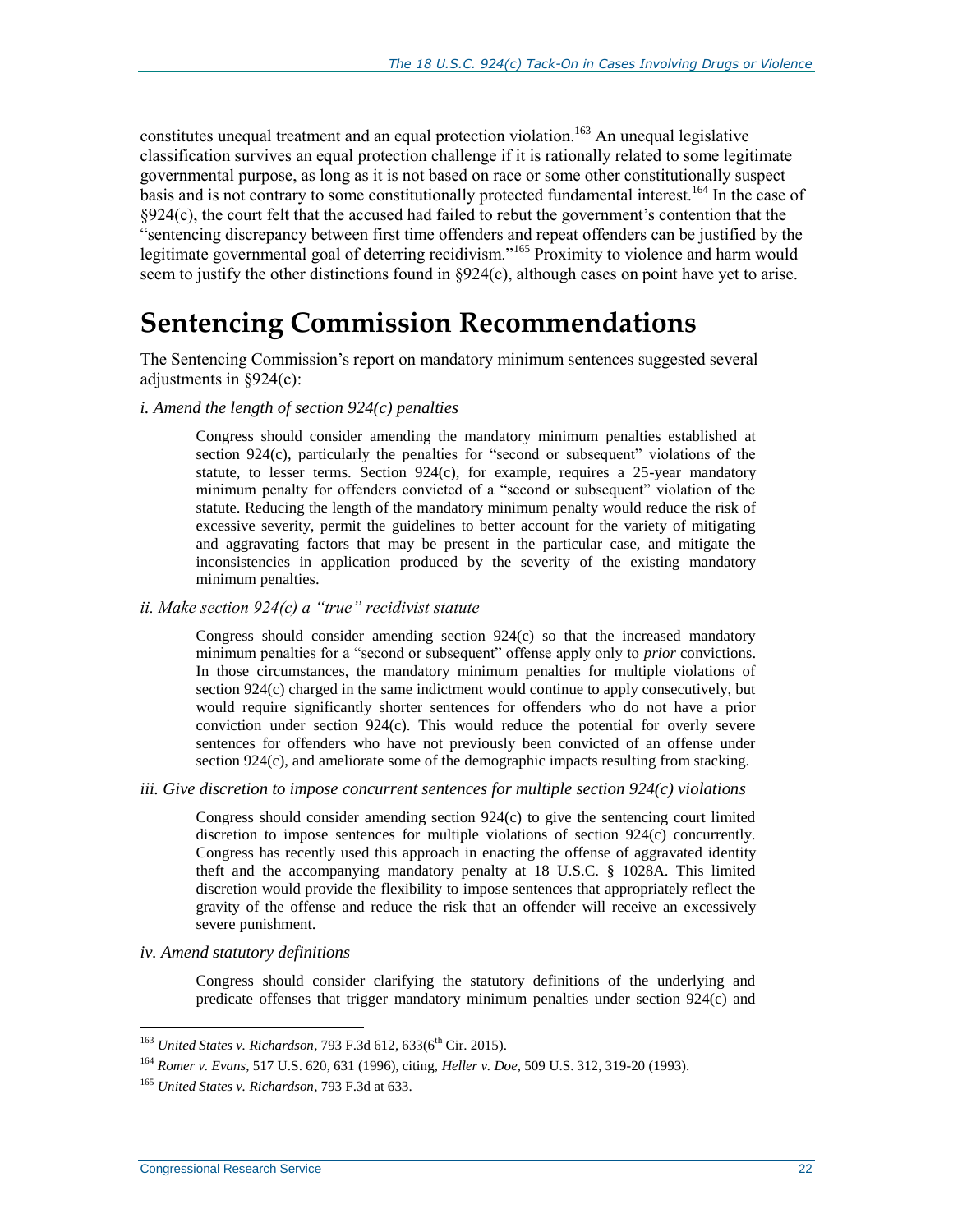the Armed Career Criminal Act to reduce the risk of inconsistent application and the litigation that those definitions have fostered. To further reduce the risk of inconsistent application, Congress also should consider more finely tailoring the definitions of the predicate offenses that trigger the Armed Career Criminal Act's mandatory minimum penalty.<sup>166</sup>

# **18 U.S.C. 924(c) (Text)**

 $(c)(1)(A)$  Except to the extent that a greater minimum sentence is otherwise provided by this subsection or by any other provision of law, any person who, during and in relation to any crime of violence or drug trafficking crime (including a crime of violence or drug trafficking crime that provides for an enhanced punishment if committed by the use of a deadly or dangerous weapon or device) for which the person may be prosecuted in a court of the United States, uses or carries a firearm, or who, in furtherance of any such crime, possesses a firearm, shall, in addition to the punishment provided for such crime of violence or drug trafficking crime—

(i) be sentenced to a term of imprisonment of not less than 5 years;

(ii) if the firearm is brandished, be sentenced to a term of imprisonment of not less than 7 years; and

(iii) if the firearm is discharged, be sentenced to a term of imprisonment of not less than 10 years.

(B) If the firearm possessed by a person convicted of a violation of this subsection—

(i) is a short-barreled rifle, short-barreled shotgun, or semiautomatic assault weapon, the person shall be sentenced to a term of imprisonment of not less than 10 years; or (ii) is a machinegun or a destructive device, or is equipped with a firearm silencer or firearm muffler, the person shall be sentenced to a term of imprisonment of not less than 30 years.

(C) In the case of a second or subsequent conviction under this subsection, the person shall—

(i) be sentenced to a term of imprisonment of not less than 25 years; and (ii) if the firearm involved is a machinegun or a destructive device, or is equipped with a firearm silencer or firearm muffler, be sentenced to imprisonment for life.

(D) Notwithstanding any other provision of law—

(i) a court shall not place on probation any person convicted of a violation of this subsection; and

(ii) no term of imprisonment imposed on a person under this subsection shall run concurrently with any other term of imprisonment imposed on the person, including any term of imprisonment imposed for the crime of violence or drug trafficking crime during which the firearm was used, carried, or possessed.

(2) For purposes of this subsection, the term "drug trafficking crime" means any felony punishable under the Controlled Substances Act (21 U.S.C. 801 et seq.), the Controlled Substances Import and Export Act (21 U.S.C. 951 et seq.), or chapter 705 of title 46.

(3) For purposes of this subsection the term "crime of violence" means an offense that is a felony and—

<sup>166</sup> *Commission Report II*, 364-65.